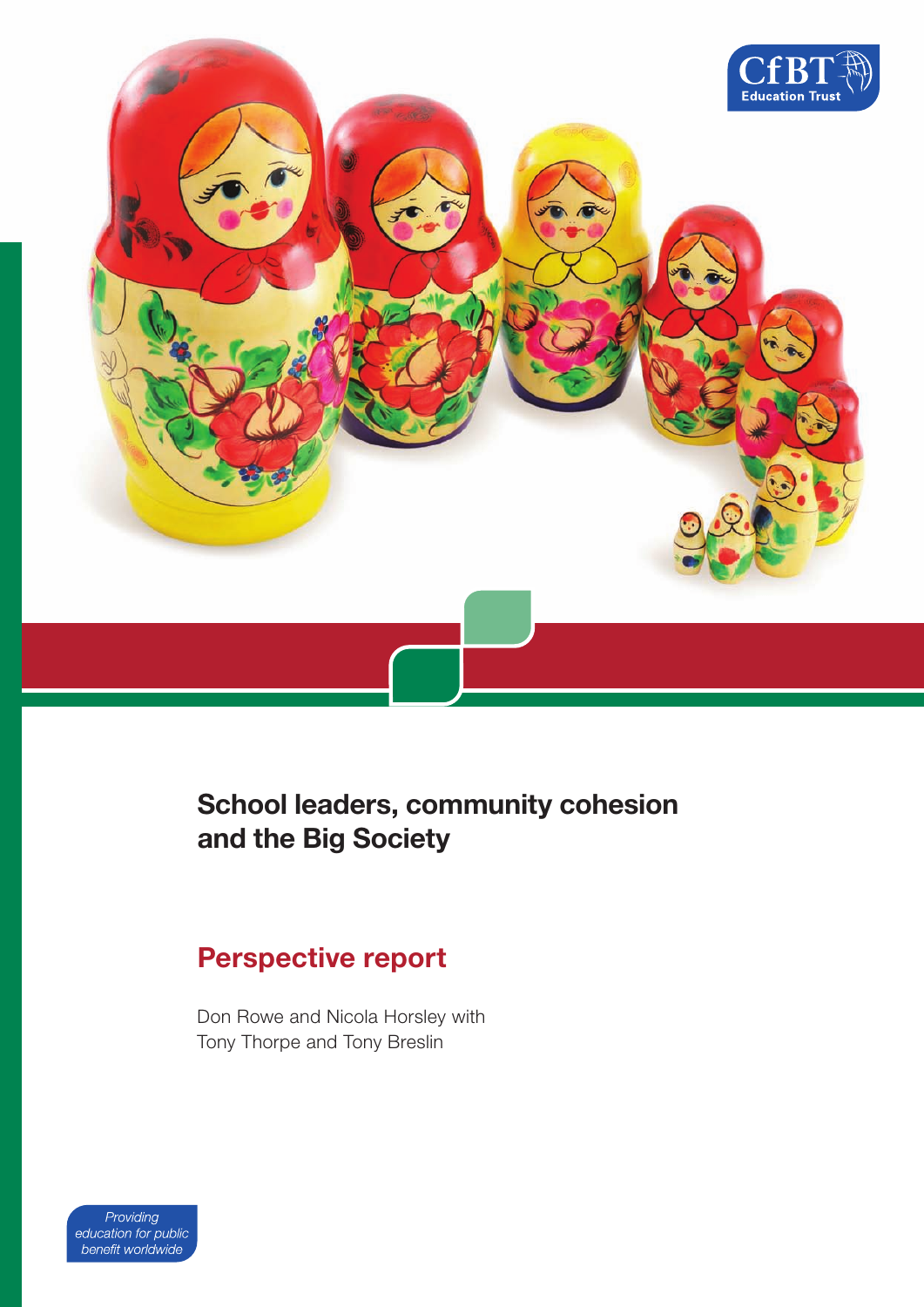





# **Welcome to CfBT Education Trust**

CfBT Education Trust is a top 50 charity providing education services for public benefit in the UK and internationally. Established 40 years ago, CfBT Education Trust now has an annual turnover exceeding £100 million and employs 2,300 staff worldwide who support educational reform, teach, advise, research and train.

Since we were founded, we have worked in more than 40 countries around the world. Our work involves teacher and leadership training, curriculum design and school improvement services. The majority of staff provide services direct to learners: in nurseries, schools and academies; through projects for excluded pupils; in young offender institutions; and in advice and guidance centres for young people.

We have worked successfully to implement reform programmes for governments throughout the world. Government clients in the UK include the Department for Education (DfE), the Office for Standards in Education, Children's Services and Skills (Ofsted), and local authorities. Internationally, we work with educational ministries in Dubai, Abu Dhabi and Singapore among many others.

Surpluses generated by our operations are reinvested in educational research and development. Our research programme – Evidence for Education – aims to improve educational practice on the ground and widen access to research in the UK and overseas.

Visit www.cfbt.com for more information.

### **About the Citizenship Foundation**

Founded in 1989, the Citizenship Foundation is an independent education and participation charity that aims to encourage and enable individuals to engage in democratic society. Our particular focus is on developing young people's citizenship skills, knowledge and understanding of the law, democracy and public life. We do this by:

- championing civic participation
- supporting teachers, schools and colleges with the delivery of citizenship education
- working with young people in community settings on issues that concern them.

Visit www.citizenshipfoundation.org.uk for more information.

The views and opinions expressed in this publication are those of the authors and do not necessarily represent the views of CfBT Education Trust.

© Copyright CfBT 2011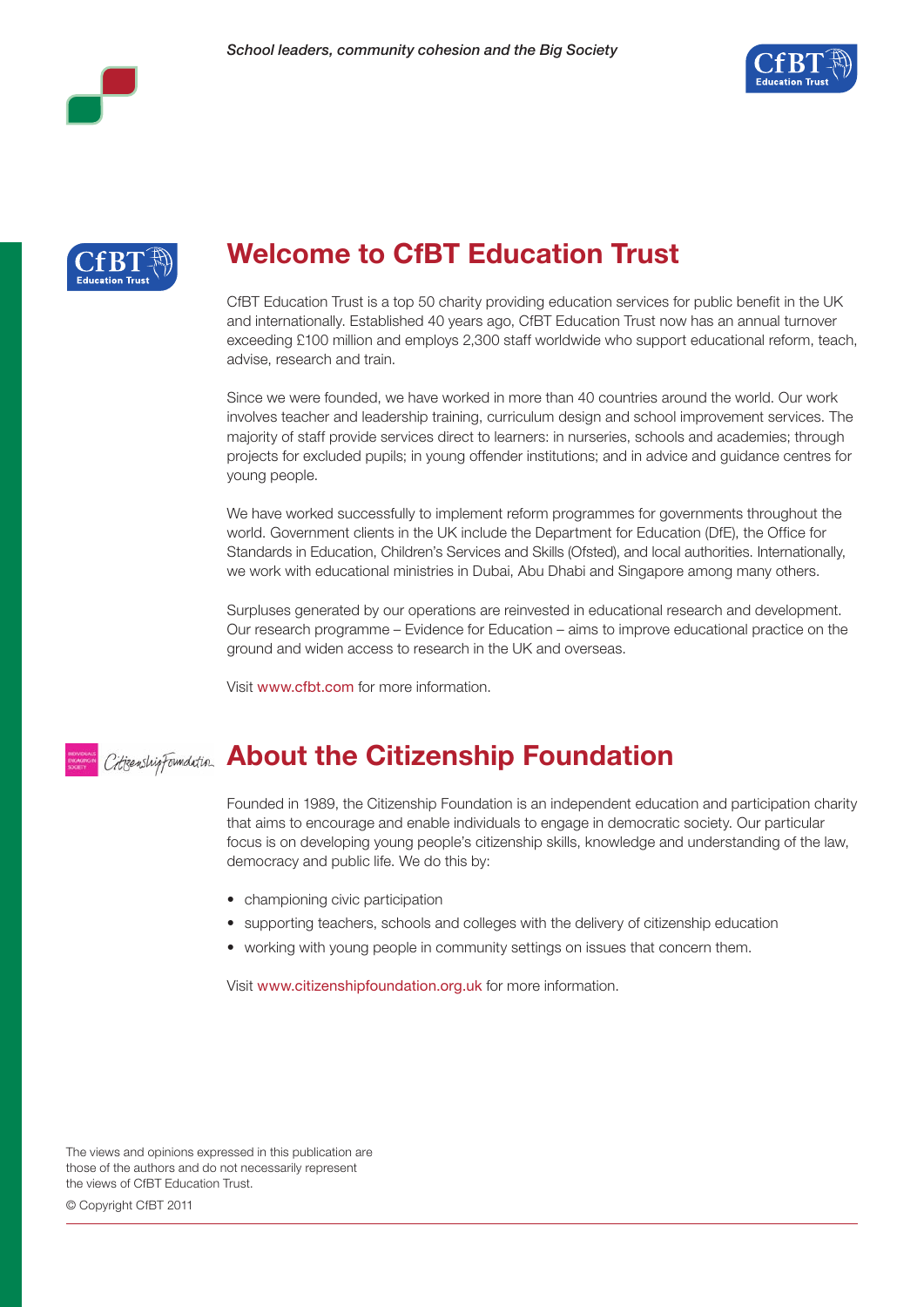



# **Contents**

|    |              | Acknowledgements                                                               | 2  |
|----|--------------|--------------------------------------------------------------------------------|----|
|    |              | Executive summary                                                              | 3  |
| 1. | Introduction |                                                                                | 4  |
|    | 1.1          | Background                                                                     | 4  |
|    | 1.2          | The duty                                                                       | 5  |
|    | 1.3          | Complementary agendas: the educational context                                 | 6  |
|    | 1.4          | Complementary agendas: the broader policy terrain                              | 7  |
| 2. |              | The Study                                                                      | 8  |
| З. | Findings     |                                                                                | 9  |
|    | 3.1          | What did teachers understand by the term<br>'community cohesion'?              | 9  |
|    | 3.2          | How did schools respond, given the different types of<br>community they serve? | 10 |
|    | 3.3          | How did schools strengthen their own communities?                              | 11 |
|    | 3.4          | How have schools developed their curricula?                                    | 12 |
|    | 3.5          | How successful have school linking approaches been?                            | 13 |
|    | 3.6          | What challenges have schools encountered in meeting<br>the duty?               | 14 |
|    | 3.7          | How was the impact of the duty measured?                                       | 15 |
| 4. | Conclusions  |                                                                                | 17 |
|    | 4.1          | The benefits of promoting community cohesion                                   | 17 |
|    | 4.2          | The challenges of introducing a new duty                                       | 17 |
|    | 4.3          | The issue of 'slippage' and narrowing of the<br>cohesion agenda                | 18 |
|    | 4.4          | Schools, community cohesion and the 'Big Society'                              | 18 |
| 5. | References   |                                                                                | 20 |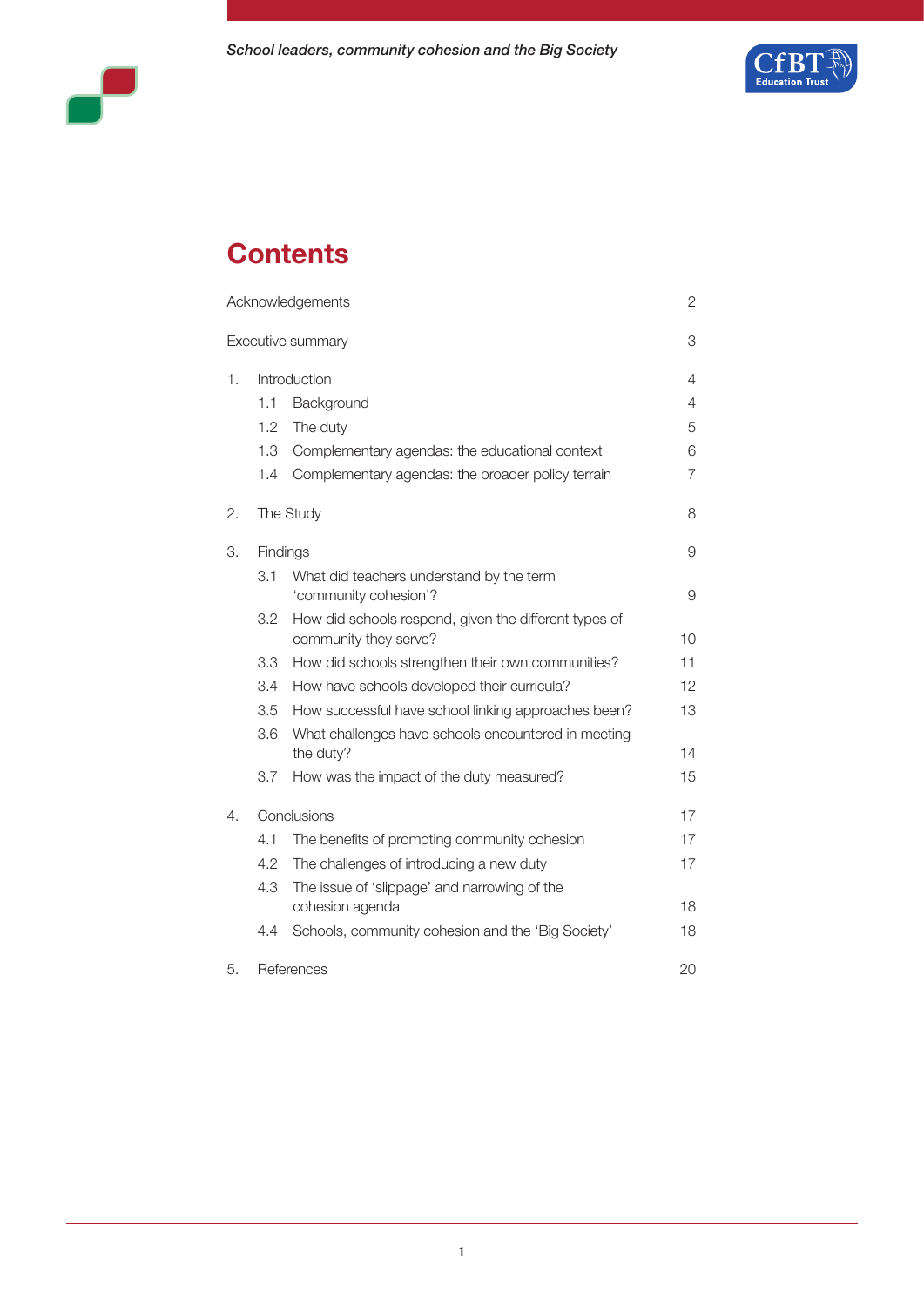



# **Acknowledgements**

The authors wish to acknowledge most gratefully the help and guidance offered to them by colleagues in the three local authorities where the fieldwork was carried out, along with a small number of schools in London and Hertfordshire. Help came from local authority advisers and advisory teachers, headteachers, senior leaders and subject leaders, who all gave up valuable time to offer their personal and professional perspectives on this issue. The authors also thank Andy Thornton and Mark Chater of the Citizenship Foundation for their support and professional insights in the writing up of this study. Finally, our sincere thanks go to CfBT Education Trust for the financial support that has made this study possible and, in particular, to Karen Whitby at CfBT for her encouragement and guidance.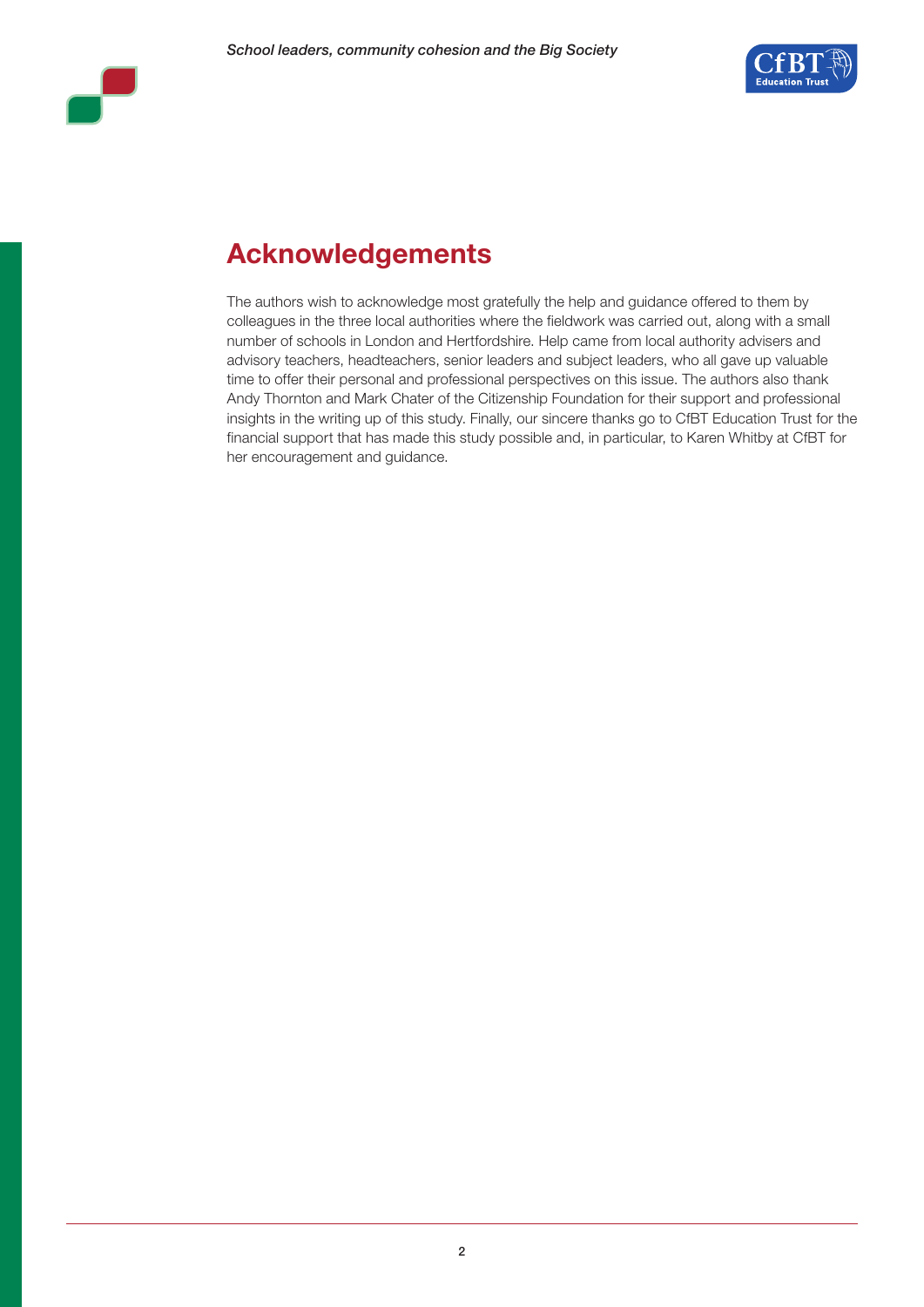

*This report suggests that… the advantages of developing community cohesion are becoming more strongly embedded and the initiative in principle is widely supported.*

### **Executive summary**

This report summarises research conducted on community cohesion in English schools in 2010. The research uses an opportunity sample of 27 primary and secondary schools in three local authorities to generate insights on how the duty to promote community cohesion has been interpreted, enacted and accounted for since its beginning in 2007. The significance of this report is not in the sample size or spectrum but in the themes that emerged from semi-structured interviews. A related document, *Teaching, Learning and Community Cohesion: a study of primary and secondary schools' responses to a new statutory duty*, which provides guidance for teachers and school leaders, is also published by CfBT (Rowe *et al*, 2011).

The background to the duty to promote community cohesion, including its inception as a policy and its roots in other measures, is discussed in an opening section. The findings from group and individual interviews with teachers and school senior leaders are analysed under themed headings. Finally, some pointers for future policy development, including links with the 'Big Society' agenda, are discussed.

The main messages of this report are that:

- nearly all teachers and schools welcome community cohesion and agree personally and professionally with its underpinning values, although they interpret the duty very differently, according to their school context and present practice
- schools have had varied success in implementing the duty, paying more attention to action than to underlying social policy coherence, but in most cases the duty and the fact that it was to be inspected has resulted in schools developing and improving their provision
- some teachers are not clear about current guidance and inspection criteria, while a small number of teachers have objections to the legal and/or inspectable status of the duty
- strong resonances and opportunities exist for the development of schools' achievements in the light of the recent Education White Paper (Department for Education, 2010), a growing focus on localism (CLG, 2010) and the emergent policy focus on the Big Society.<sup>1</sup>

<sup>1</sup> The 'Big Society' refers to a policy narrative employed by the Conservative Party in the build-up to the 2010 general election and subsequently, which invokes the notion of active citizenship and strong civil society *in preference to* an all-encompassing state, or in David Cameron's phrase at the 2009 Conservative Party Conference, the 'Big State'.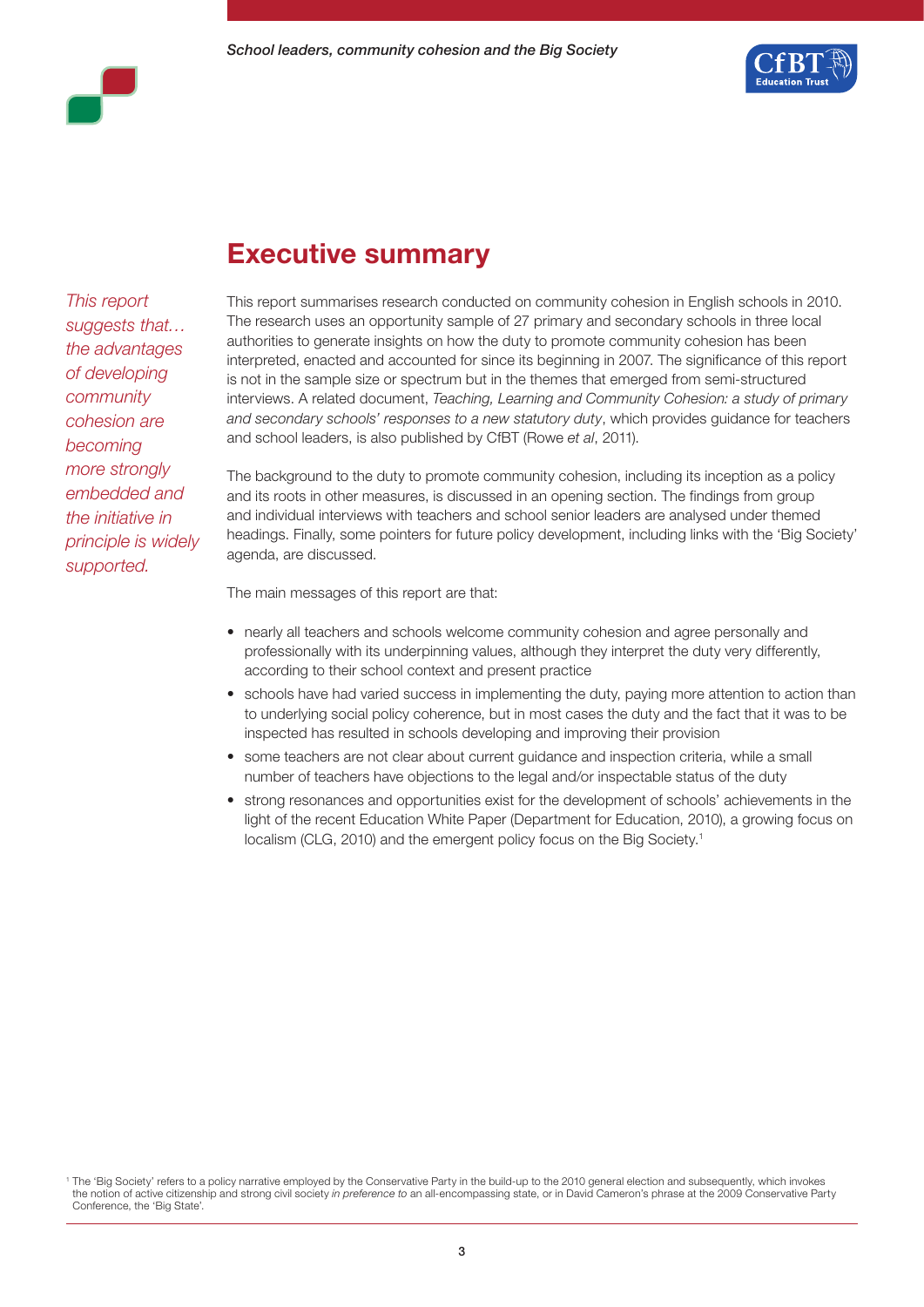



# **1. Introduction**

#### **1.1 Background**

*Whatever the future may hold, this report is able to provide a valuable insight into how teachers responded to the duty during the time that it had statutory and inspectable status.*

The duty on schools to promote community cohesion came into force in 2007 and since 2008 has been reported on by Ofsted. Community cohesion first emerged as a high profile area of British social policy in 2001, after a series of inquiries into disturbances in towns in northern England suggested that communities were fractured along ethnic, religious and cultural lines and that different groups were often living 'parallel lives', with little contact across entrenched community divides. Some areas that had hitherto been thought of as diverse and multi-cultural were now recast as collections of mono-cultural communities, living in neighbouring wards but rarely engaging in positive interaction. Following a national review of the state of race and community relations led by Ted Cantle, (Independent Review Team, 2001) recommendations were made to address this purported fragmentation of social bonds through moves ranging from police and local authority interventions (which were scaled up in the wake of the July 2005 London bombings) to a number of specifically education initiatives, including the statutory duty for schools to promote community cohesion. Cantle went on to establish the Institute of Community Cohesion, which was closely involved in developing the non-statutory guidance for schools.

The previous government, through the Department for Communities and Local Government, had invested time and resources in the notion of community cohesion. However, following the General Election of 2010, the new coalition government has signalled its preference for achieving the integration of British ethnic minority communities through the Big Society narrative rather than that of community cohesion. This preference has followed some high profile declarations that 'multi-culturalism', understood as equal but separate, is dead – not least from the Chair of the Equality and Human Rights Commission (and former Chair of the Commission for Racial Equality), Trevor Phillips (Phillips, 2004) and from those associated with a more radical anti-racist position (Kundnani, 2002). The coalition government's commitment to reducing the size of the state and its interest in replacing the Big State with the Big Society were underpinned by notions of autonomy, freedom, responsibility and localism. There would be an emphasis on strengthening social capital, so that 'dynamic and voluntary civic activism' would replace the 'dead hand of the state' (Cameron, 2009). The Secretary of State for Education, Michael Gove, declared an intention to

*… sharply reduce the bureaucratic burden on schools, cutting away unnecessary duties, processes, guidance and requirements, so that schools are free to focus on doing what is right for the children and young people in their care.*

[DfE, 2010:9]

At the time of writing this report, all the indications are that the duty to promote community cohesion will remain but it looks likely that Ofsted will no longer be asked to inspect it. Whatever the future may hold, this report is able to provide a valuable insight into how teachers responded to the duty during the time that it had statutory and inspectable status. It therefore throws light on four things:

- what happens when an issue that some would contend is not the core business of schooling is given, albeit for a limited period, statutory status and inspected
- teachers' understanding of the nature and social role of education in addressing fractures in the communities which they serve, and the impact that such fractures and other obstacles have on the life chances of students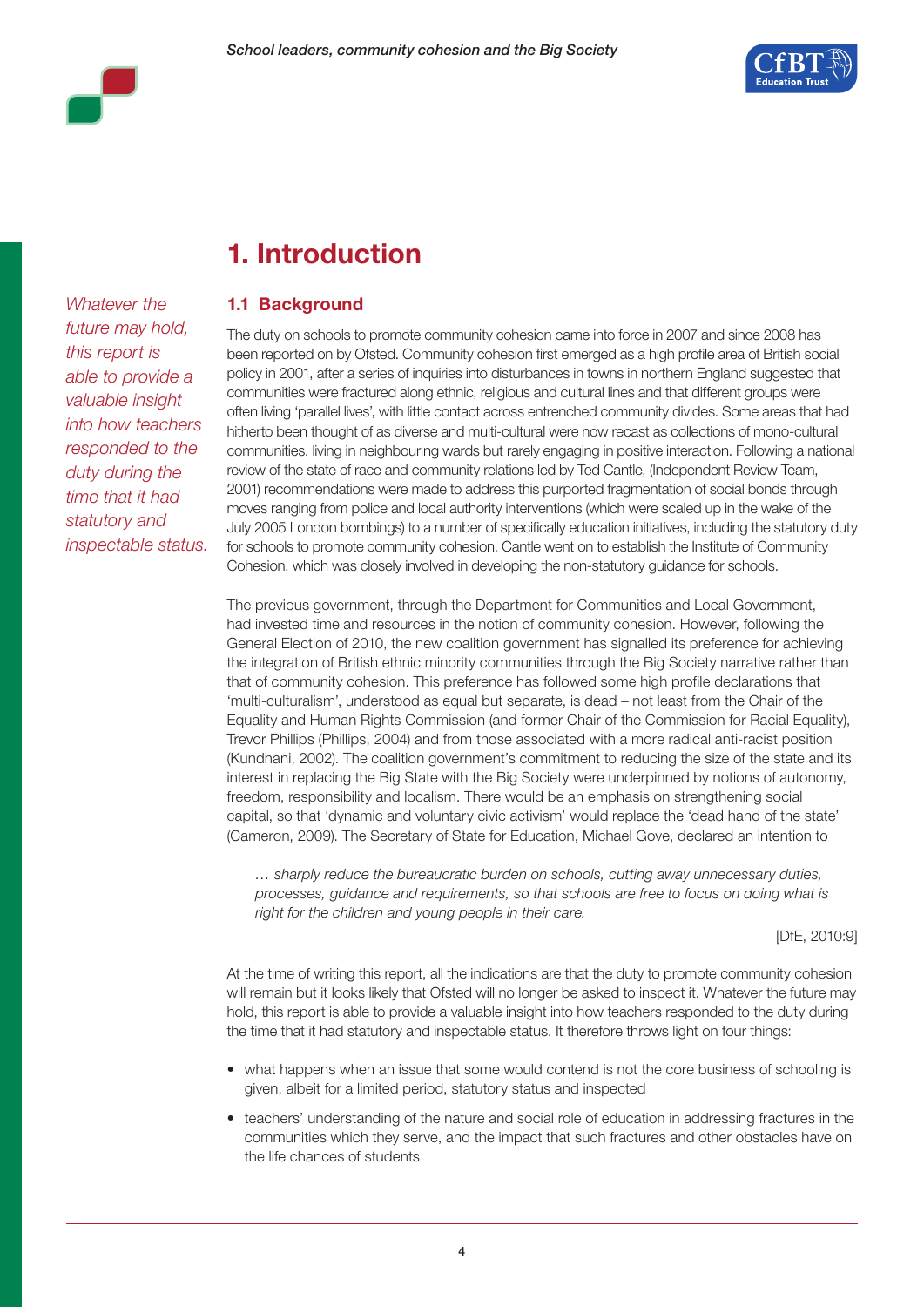

*… the new government has signalled its intention to move away from the discourse of community cohesion towards the promotion of integration through its broader 'Big Society' project.*

- the multiple understandings and perspectives that teachers especially those in leadership roles – bring to the specific issues of cultural diversity, and how this informs their efforts to address community cohesion
- the role of statutory duties as policy levers that drive change or support innovation in schools.

As outlined above, the new government has signalled its intention to move away from the discourse of community cohesion towards the promotion of integration through its broader 'Big Society' project. Concurrently, it has also pledged to reduce the statutory obligations on schools, whether this is found in the specifics of the National Curriculum or in the statutory duties that schools are expected to address. Taken together, these policy directions raise two questions: (1) To what extent can the work schools continue to do on community cohesion contribute to supporting the development of a Big Society? (2) To what extent can schools focus on these issues and still be true to their purpose as academic institutions?

### **1.2 The duty**

The wording of the statute itself provided no definition of what was meant by 'community cohesion'. The non-statutory guidance, published in 2007 jointly by the Department for Children, Schools and Families and the Department for Communities and Local Government, clarified policy makers' definition of community cohesion as a process of:

'working towards a society in which there is a common vision and sense of belonging by all *communities; a society in which the diversity of people's backgrounds and circumstances is appreciated and valued; a society in which similar life opportunities are available to all; and a society in which strong and positive relationships exist and continue to be developed in the workplace, in schools and in the wider community.'*

[*Guidance on the duty to promote community cohesion*, DCSF, 2007]

It stressed that the term 'community' was multi-layered, comprising the school itself, its local community, the UK and the global community; and it suggested that schools' contributions to the cohesion agenda would be manifest in three general areas:

- 1. teaching, learning and curriculum helping children and young people to learn to understand others, to value diversity whilst also promoting shared values
- 2. equity and excellence ensuring that there are equal opportunities for all to succeed at the highest level possible and working to eliminate variations in outcomes for different groups
- 3. engagement and extended services providing reasonable means for children, young people, their friends and families to interact with people from different backgrounds and build positive relations.

[DCSF, 2007:7]

Thus, the guidance looked at existing areas of school activity, areas where schools, by the very nature of their educational work, already promoted positive relations between people of different backgrounds, faiths and beliefs. Importantly, the guidance made it clear that differences may manifest themselves for ethnic, faith or socio-economic reasons, but that inequalities based on gender and sexuality should also be seen as a focus of the duty. Ofsted later came to focus on the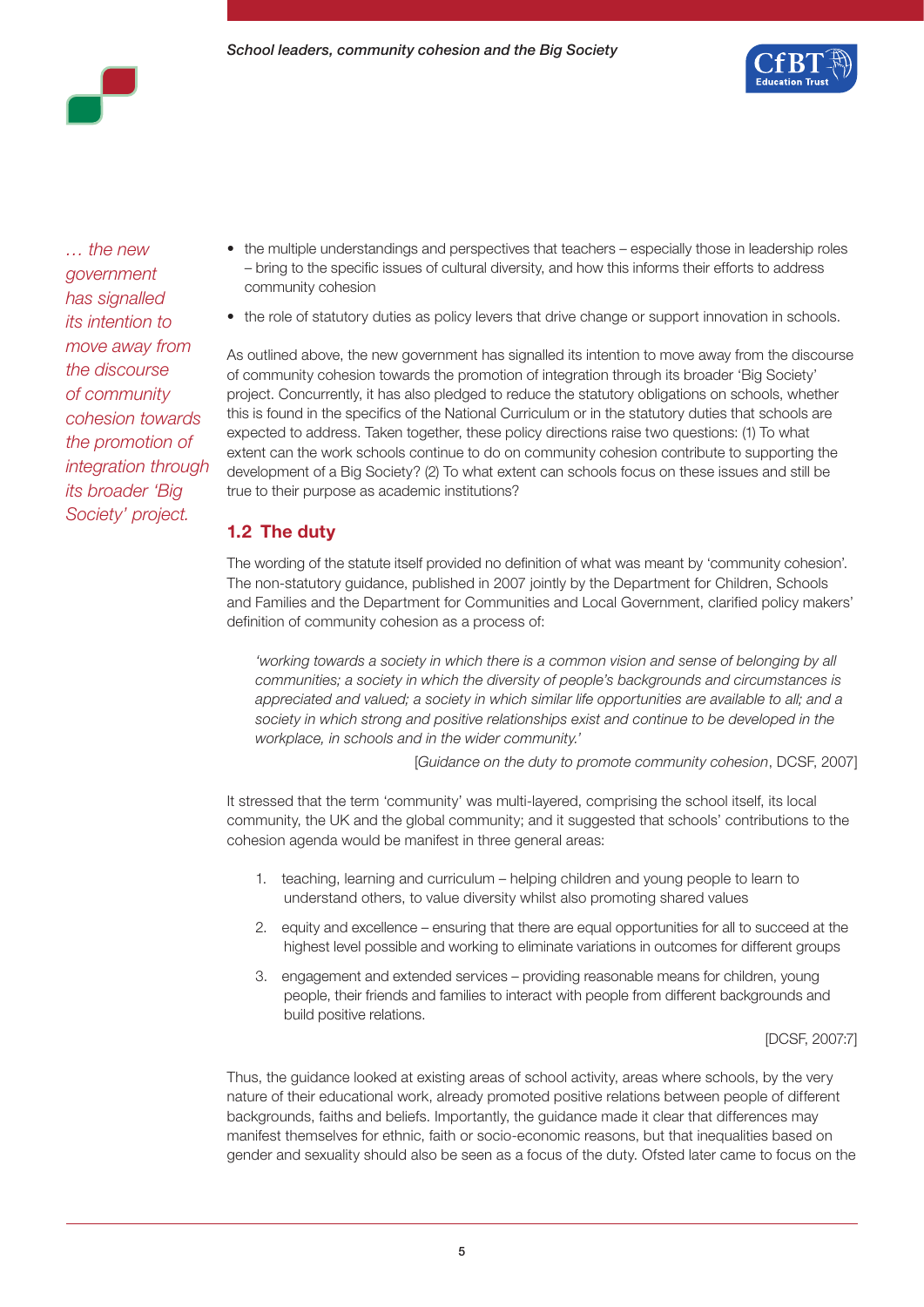

*During the time that the duty to promote community cohesion was being introduced into schools, a number of parallel and largely complementary educational initiatives were being rolled out…* 

first three of these areas in its inspection of community cohesion, as the other areas were covered by its judgements on equalities. This had two unintended consequences: there was a further  $r$ acialisation' of the term community cohesion, $2$  and some forms of inequality, discrimination or social fragmentation were seen as more salient or more important to address than others.

Subsequent guidance produced by the Qualifications and Curriculum Development Agency in 2010 (QCDA, 2010) offered curriculum models for developing community cohesion in an embedded way. It included case studies of good approaches in schools and in one local authority, such as using drama or a secondary school developing strong links with its feeder primaries, in order to pre-empt problems when children from different schools come together in Year 7.

#### **1.3 Complementary agendas: the educational context**

During the time that the duty to promote community cohesion was being introduced into schools, a number of parallel and largely complementary educational initiatives were being rolled out by government and, to some extent, by other bodies, including NGOs. We shall see how these had to compete for teachers' and school leaders' attention alongside a continuing drive to raise standards of attainment within an increasingly diversified schooling structure.<sup>3</sup>

Following the publication of the independent advisory committee led by Professor (subsequently Sir) Bernard Crick (AGC, 1998), citizenship education had been introduced as compulsory element of the secondary curriculum in 2002. In the 2007 revision (to be introduced from September 2008), a much stronger emphasis on 'identity and diversity' was added following the recommendations of the report, *Citizenship and Diversity*, a review of the citizenship curriculum undertaken by former London headteacher, Sir Keith Ajegbo (Ajegbo *et al*, 2007).

In 2002, in Bradford, with the encouragement of a local authority Education Adviser, Angie Kotler, a number of schools had responded to the recent disturbances by developing a 'Schools Linking' project to promote positive links between local schools containing pupils and students of very different cultural heritage. In 2007, following the extension of concerns about isolated communities being more vulnerable to extremist rhetoric, the National Schools Linking Network, led by Angie Kotler, was established on the back of the success of the Bradford Project, supported both by government money and by the Pears Foundation. Funding was also made available for a website to support better teaching about identity and diversity in citizenship education. Called *Who Do We Think We Are?*, this had also been one of the recommendations of the Ajegbo Review. Ajegbo had also proposed that schools should, under the same banner, hold a multi-cultural week during the year to explore and celebrate diversity, although take-up was patchy.

Schools were already subject to a legal duty to promote race equality in school. Under the Race Relations (Amendment) Act of 2000, schools must promote 'good relations between racial groups', promote race equality in all they do and eliminate any unlawful racial discrimination from their own practice. At around the same time, there was a growing emphasis on 'student voice' (Whitty and Wisby, 2007) which culminated both in the introduction of new regulations that enabled students to become associate members of school governing bodies for the first time (DfES, 2003) and in school governors being given a statutory duty to have regard to the departmental guidance on

<sup>&</sup>lt;sup>2</sup> The wider community cohesion project had already become focused around race, faith and ethnicity as a result of its provenance in the so-called 'race riots' in the northern towns and the post 7/7 agenda.

<sup>&</sup>lt;sup>3</sup> For example, the same period saw the introduction and roll-out of academies, which are also notable for their shared concerns around citizenship, community cohesion and social exclusion.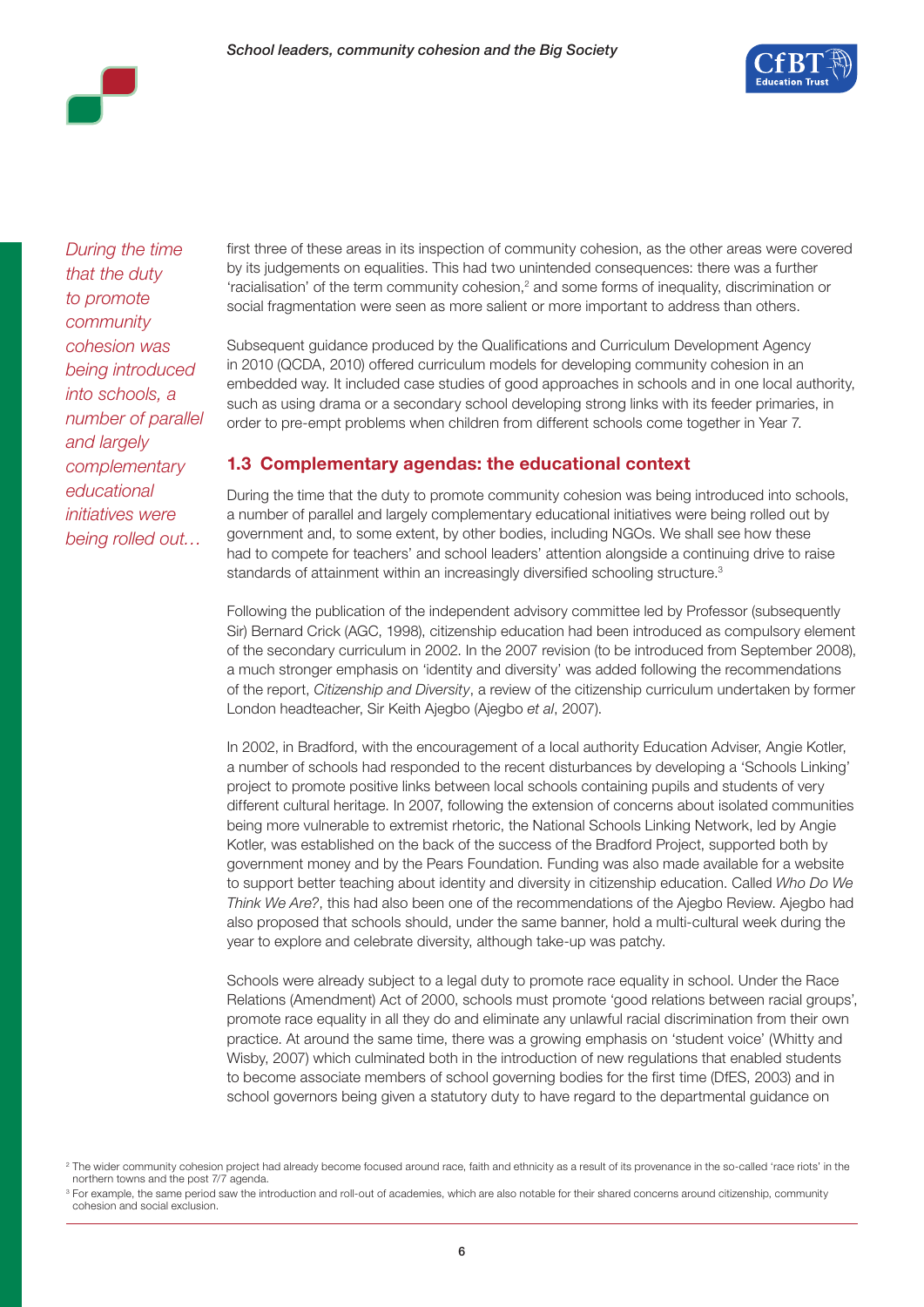

*… it considerably strengthened the importance of involving students in school decisionmaking…*

consulting students on matters of concern to them (DfES, 2004). Whilst not making it compulsory, in England at least, for schools to have student councils, it considerably strengthened the importance of involving students in school decision-making, an area which many teachers in the current study saw as an important element in the development of cohesive school communities.

The move to introduce citizenship education into the school curriculum promoted many citizenship experts to exhort schools to look at how citizenship is learned by students through the whole-school experience. The Citizenship Foundation promoted the notion of 'citizenship-rich' schools (Breslin, 2006; Huddleston *et al,* 2007) whilst at the same time, similar projects encouraged schools to develop an ethos of being 'rights respecting' (UNICEF UK, 2011), so that students learn of their own human rights at the same time as developing respect for the rights of others. Each of these initiatives has a bearing in some way on the removal of discrimination, encouraging equality of esteem for all, and making schools more fair and democracy-promoting institutions. These developments can be seen as consistent with, and vehicles for, the promotion of community cohesion.

#### **1.4 Complementary agendas: the broader policy terrain**

Beyond the educational sphere, there was an even greater level of 'policy noise' around the concepts of citizenship and community cohesion. Crick's third report, *The New and the Old*  (Life in the United Kingdom Advisory Group, 2003) laid the foundations both for the introduction of ceremonies to celebrate the naturalisation of new immigrants and the framework through which those who seek naturalisation (or 'citizenship' in the legal sense of the term) are required to undertake language training alongside a programme of study that is subsequently assessed. In 2007, following the publication of the Report of the Commission on Integration and Cohesion (2007) *Our Shared Future*, led by Darra Singh, the then Secretary of State for Communities, Hazel Blears, announced that spending allocated to local councils for expenditure on community cohesion projects would rise from £2m in 2007-08 to £50m in 2008-09. The same year Lord Goldsmith (2008) published his citizenship review, *Citizenship: Our Common Bond* commissioned by the new Prime Minister Gordon Brown as part of his government's broader 'Governance of Britain' initiative which called, amongst other things, for the extension of statutory citizenship education into the primary school and the introduction of naturalisation-style ceremonies for all school and college students on achieving majority age. Finally, the publication of the White Paper, *Communities in Control: real power, real people* (Department for Communities and Local Government, 2008) sustained this theme of encouraging community engagement, especially across the boundaries of race, faith and ethnicity. Indeed, when taken alongside the formation of the Office for the Third Sector at the Cabinet Office in 2005, now recast as the Office for Civil Society, and the launch of government-supported initiatives such as The Big Lunch (Eden Project, 2009) this range of reports and initiatives with their themes of empowered communities, shared futures and common bonds can be seen as supporting or complementing the duty with which we are concerned here, and contributing much to the context from which the current Big Society narrative has emerged. The launch of a further White Paper with a localism focus from the new government (CLG, 2010) is additional evidence of this continuity.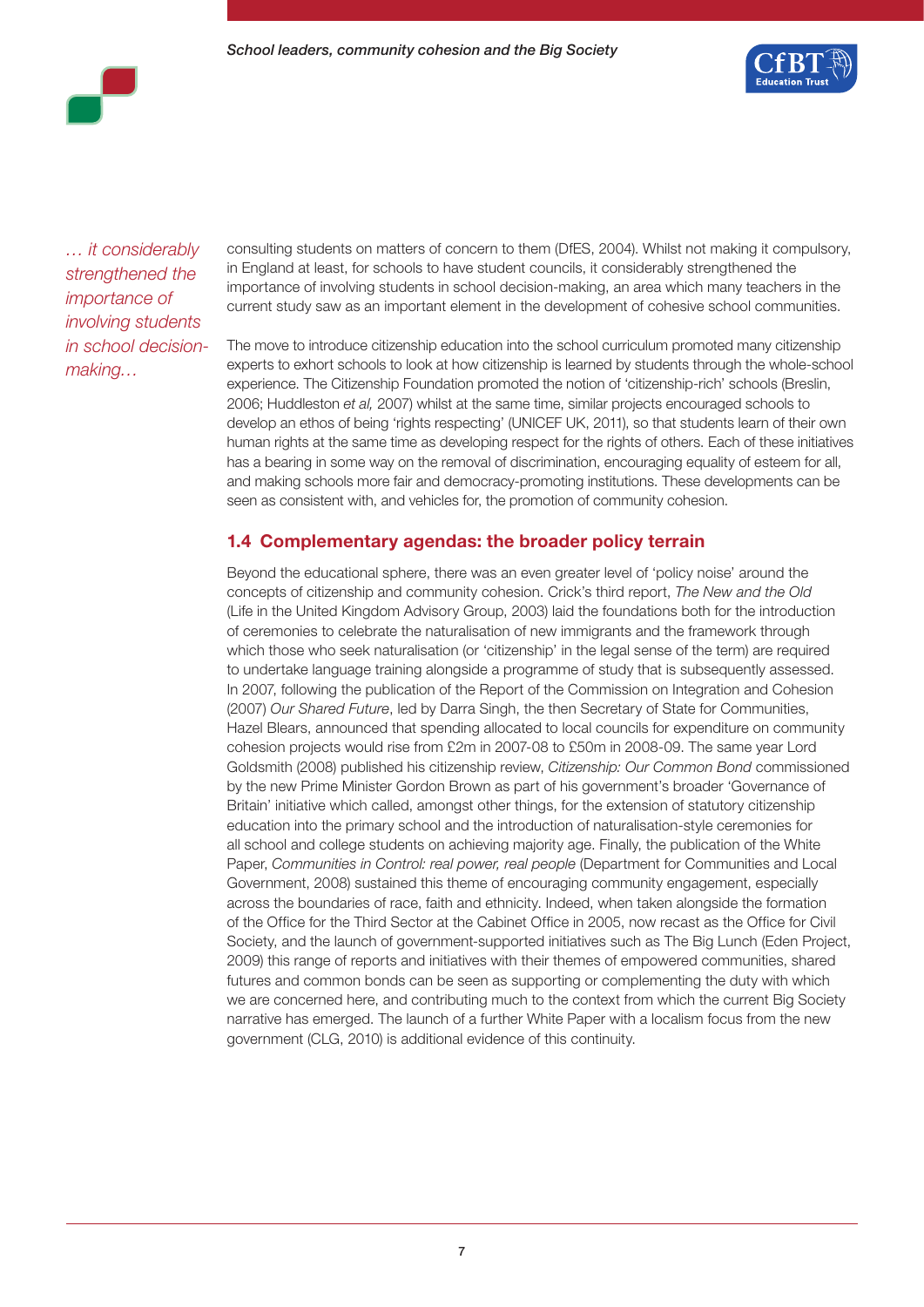





# **2. The Study**

*Teachers from 27 schools took part, all of them maintained schools.*

This report draws on the findings of a small-scale study of the views and experiences of school leaders, subject heads and subject advisers in three local authority (LA) areas in England in discharging their statutory duty to promote community cohesion. The three LAs in question were varied in nature: one being a multi-racial city authority in central England, and the other two being large county authorities, containing conurbations with multi-cultural populations but also many towns and villages with low numbers of ethnic minorities. Teachers from 27 schools took part, all of them maintained schools. Six were schools with a religious character (Church of England, Roman Catholic and one Jewish) and the other nineteen were community schools. Not all of the schools invited to participate were willing to do so. This means that the sample is not statistically representative of the full spectrum of views on this duty. It is likely that schools enthusiastic about the duty were more willing to agree to give us interviews. Having said that, opinions expressed in the two teacher focus groups represented a wide spectrum of responses, though divergence focused mainly around the *imposition* of the duty and not the idea that schools should promote cohesion. Three or four primary and three or four secondary schools were sought in each area. The total number of teachers taking part was 35. A total of 29 interviews were conducted, including the two focus groups which included several teachers who were not subsequently interviewed on a one-to-one basis. The research team consisted of three established authors and trainers from the Citizenship Foundation and a doctoral research student from Leeds University, currently embedded with the Citizenship Foundation.

Against this backdrop, the interviews, which were semi-structured, covered a number of key issues, addressed in turn in the findings below:

- 1. What did teachers understand by the term 'community cohesion'?
- 2. How did schools respond given the different types of community they serve?
- 3. How did schools strengthen their own communities?
- 4. How have schools developed their curricula?
- 5. How successful have school linking approaches been?
- 6. What challenges have schools encountered in meeting the duty?
- 7. How was the impact of the duty measured?

From these questions a number of themes emerged which we address in the following section.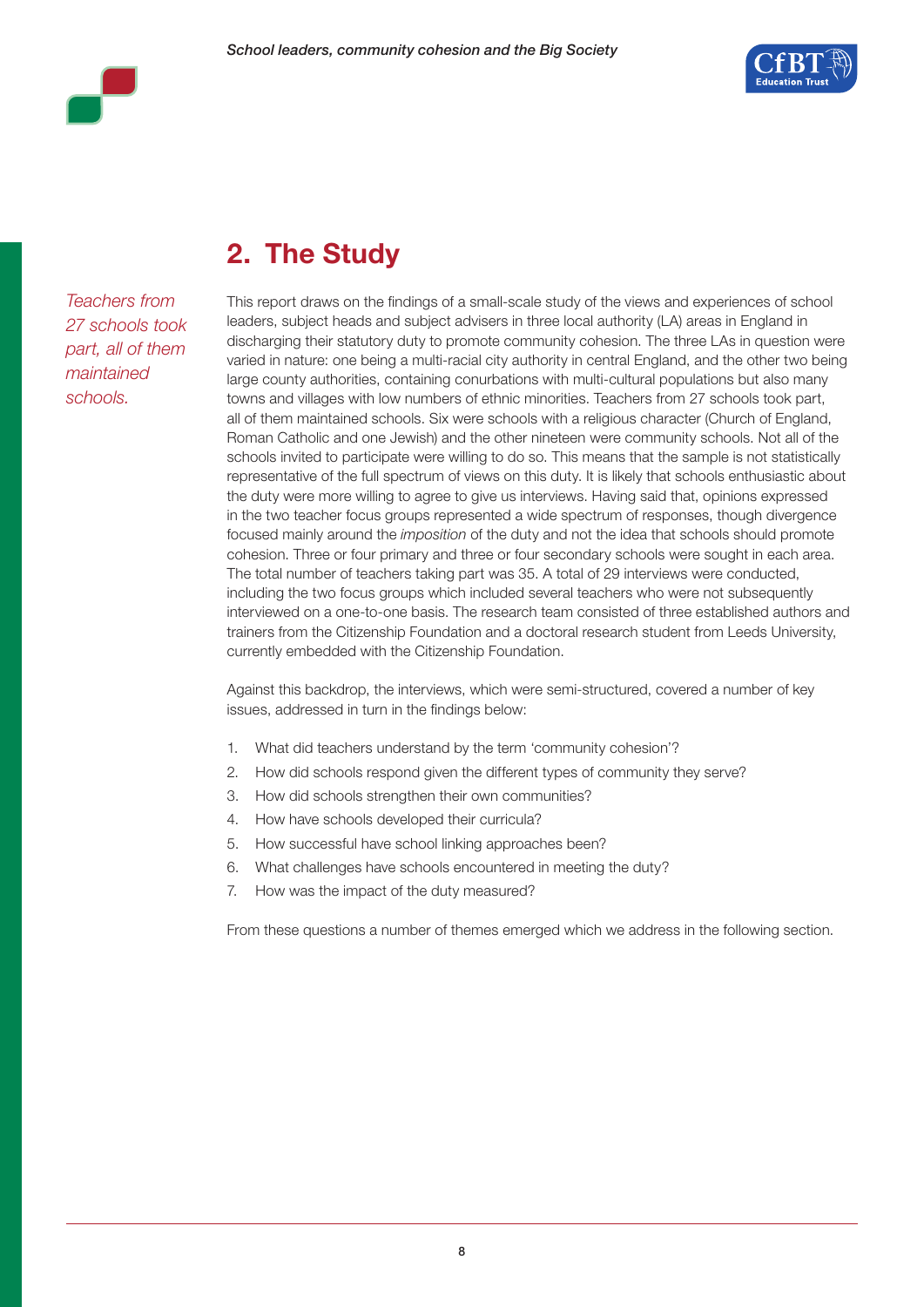



# **3. Findings**

*A recurrent definition of a cohesive society was one in which everyone is able to 'get along with' other people.*

#### **3.1 What did teachers understand by the term 'community cohesion'?**

On the whole the teachers in our sample did not draw from the wider social perspectives or emerging definitions that had informed the order, but rather gave us interpretations of the term which were commensurate with the core business of schooling, namely teaching and learning. Their focus was strongly on key *attitudes and values* to be promoted amongst students as individuals, not on, say, community-related activities. The following responses were typical:

*'Helping individuals to feel part of the community (at all levels) and helping them to realise how they can contribute to that community and benefit from it.'* 

*'To me, community cohesion means understanding that we are all uniquely different and yet share fundamental similarities that draw us together as a society/community, be it local, national or global.'* 

*'To me, community cohesion means providing children with a clear understanding of who they are, where they are from, a confidence in themselves and an awareness and understanding of the world they live in. It's about developing empathy and respect, understanding your rights and responsibilities and a sense that they are global citizens and also members of a range of communities.'* 

A recurrent definition of a cohesive society was one in which everyone is able to 'get along with' other people. The teachers in our sample agreed with the non-statutory guidance in looking for cohesion-promoting sites in the curriculum, in the nature of the school as a community, and in the way the school engaged with the wider community. However, in doing so, they were re-casting the non-statutory guidance in somewhat broader terms. Particularly of note was the strong emphasis they placed on the ethos and culture of the school, which is not mentioned at all in the non-statutory guidance. For teachers this includes practices which ensure that the school is seen as a fair or just community, where behaviour policies are seen by students as reasonable, where there are good, respectful relationships between staff and students and where students are listened to and feel they have some say in the running of the school. All of these practices, from infant to upper secondary, promote a positive sense of inclusion and belonging and might, therefore, be presumed to contribute to pupils' and students' achievement and attainment. Further, where the guidance talks of encouraging students to 'value diversity', teachers preferred words such as 'respect' and 'tolerance' to 'valuing'. The bottom line for schools is to promote a sense amongst students – who often display immature and negative attitudes towards people of difference – that everyone is worthy of respect. Schools gave the impression that they cannot demand that students value or even like other members of the school community, but they can expect students to show respect for each other in the way they behave.

There was full agreement amongst the respondents that 'community' could refer to local, national or international communities. One headteacher used the analogy of the layers of an onion and another likened the way these communities extend outwards to a set of Russian dolls. However, we shall see that teachers did not find it equally easy to introduce students to these different communities.

We have noted that teachers' definitions of a cohesive society were predominantly focused on students' attitudes and values, effectively by-passing contention about whether schools should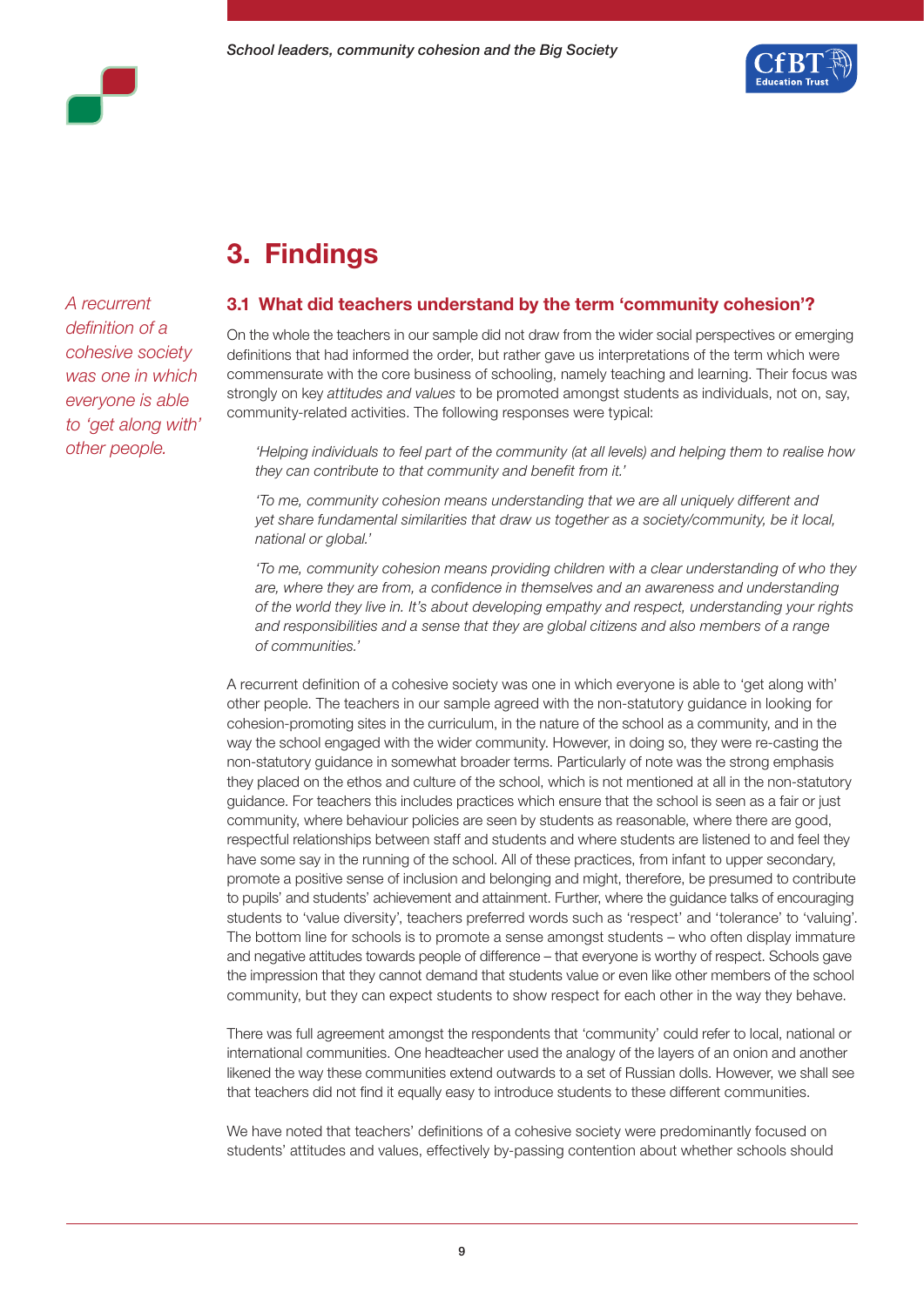

*Several schools in the study recognised the importance of addressing the needs of parents and families as well as those of the children themselves.* 

promote 'multi-culturalism', 'assimilation' or 'integration'. Such debates have been conducted amongst politicians and social policy analysts, and are seen to influence governments' views and policies, but appear to be of less concern to teachers – at least at a theoretical level. The respondents displayed considerable levels of respect for different ways of life, cultures, values and beliefs throughout their responses. However, this stopped short of the full-blown multi-cultural model insofar as they had sticking points, as we shall see, around limits to the extent that teachers feel able to tolerate practices and values amongst ethnic minority groups which go against perceived fundamental values of British society, most notably the key value of equality for all.

### **3.2 How did schools respond, given the different types of community they serve?**

Community cohesion measures are likely to be implemented differently by schools serving different communities, with strategies reflecting local contexts and concerns. Many of the school leaders working in areas of high multi-cultural intake found it relatively easy to identify how the concept could be applied to their school community, for example by addressing the challenges of helping the integration of ethnic or religious minority groups new to the area. The overcoming of language barriers amongst both parents and students became a priority for some primary schools. One school set up crash courses in English when faced with a large group of non-English-speaking newcomers. Another school made a video-based version of the school prospectus for use with parents speaking other languages. Several of the schools in our sample had found themselves in receipt of considerable influxes of children from ethnic groups new to Britain, placing demands on school staff for which they and, indeed, the local authority were hardly prepared. In a secondary school serving a large army barracks, teachers were faced with a large group of immigrant children from Gurkha families. Amongst other measures, the school developed a detailed monitoring system showing which children participated in what activities. This enabled the school to see how well migrant children were entering into the life of the school, but it also showed that other groups of children, such as those who were carers at home, were also at a disadvantage and needed special support.

It may be worth noting that this emphasis on integration seems predominantly one-directional. In practice, schools are more geared towards supporting outsiders in becoming more capable of thriving in the mainstream community, rather than creating conditions for two diverse communities to move towards each other – although school linking schemes are the exception to this.

Several schools in the study recognised the importance of addressing the needs of parents and families as well as those of the children themselves. Some schools made efforts to appoint teachers or teaching assistants with the necessary language skills and to develop mechanisms for parents and teachers to meet as informally as possible. However, dealing with parents of different cultures, faiths and beliefs creates complex challenges. Schools told us they found themselves on occasions walking a tightrope between respecting the values of other cultures and resisting some values which clash with very important British ones such as equal treatment in respect of gender and disability. For example, one teacher reported:

*'When we were doing work on sex education, the male community people were saying, "No, no, no". But actually, when we talked to the mothers and when we talked to the mums, they*  were saying, "Oh, yes please, we'd love it if you did this for us." So actually there is a gender *divide that we have to address. In terms of dealing with disability, again it's very challenging*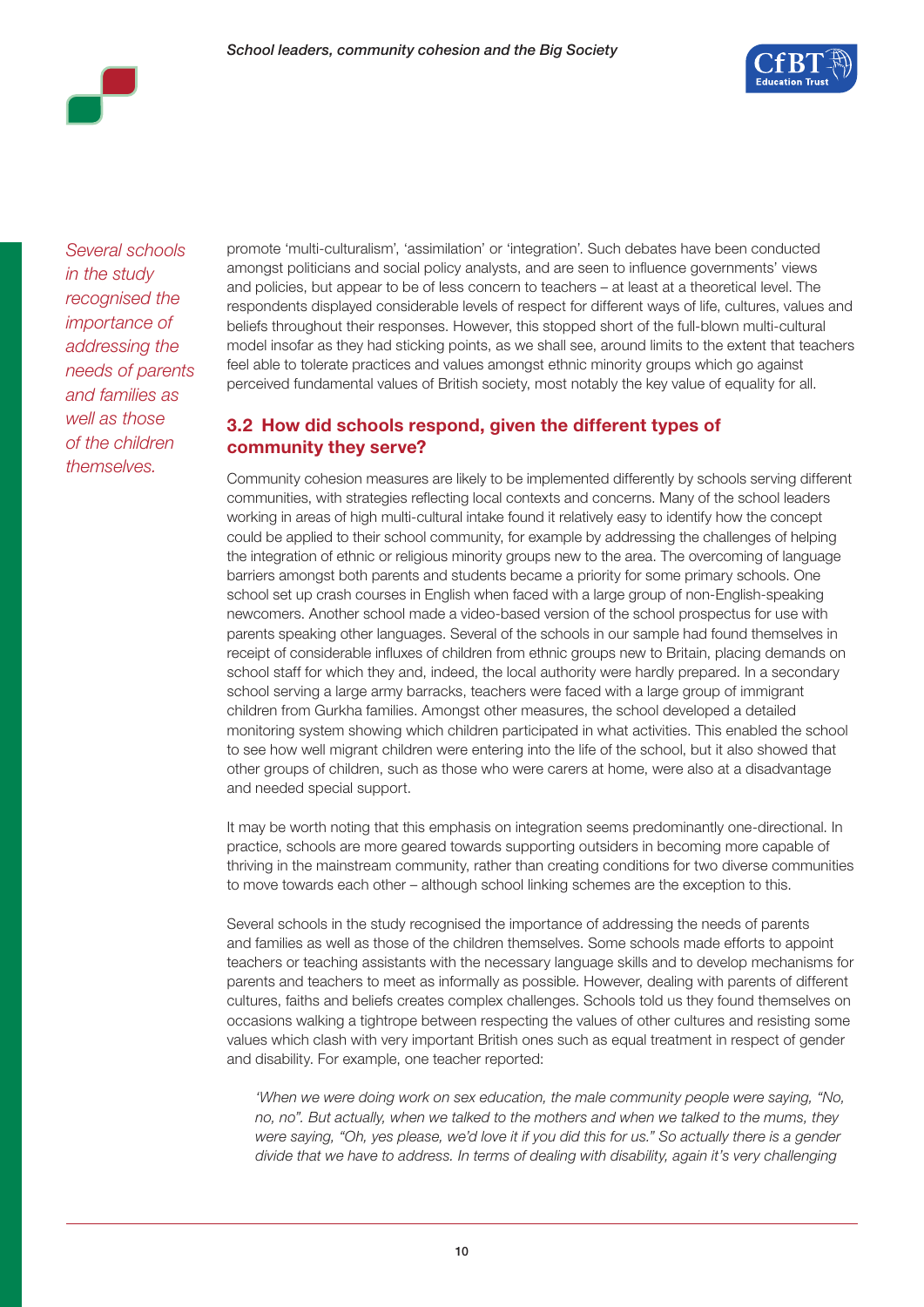

*Many teachers pointed to strong student voice as an instrument to generate cohesion…*

within this cultural setting, because if a child is disabled, if they were, say, blind for example, *there are some mosques that won't let them through the door. And that's very challenging for the parents. If we're talking about a child with special educational needs, the parents can be very resistant to acknowledging that, because that has a wider implication for their inclusion within their own community if they're not allowed into the mosque.'*

Thus, in a small number of cases, schools found that their duty to promote community cohesion seemed to be in tension with other equality priorities. Neither the initial departmental guidance, nor the subsequent QCDA guidance (2010), had prepared schools for such cases.

Schools serving white mono-cultural communities, such as those marginalised through the collapse of the mining industry, identified different needs amongst their students, as did those in more prosperous middle-class areas:

*'It's the sort of area where it is professional, the majority will go on to university, they will find themselves in very diverse communities and I think for us it's how we enable our children to recognise that at an early point. But notwithstanding that we still have in some elements a lack of tolerance – so we still have parents withdrawing children from visits to the local Mosque. The first time in 20-odd years of teaching I've had a parent who has withdrawn her child from any other aspect of RE apart from Christianity. And not based on any deep religious belief, it's based on – well, from my perception a prejudice and a set of values that won't enable her or her children to learn about any other aspect of any other world faith. And that for me after so many years of teaching in the sort of school I'm in is really a very sad state of affairs.'*

In one or two other cases, teachers were consciously addressing inter-generational fractures in their communities by attempting to enable students to meet older members of the community in order to establish rapport and even friendship, and reduce levels of fear and anxiety amongst local elderly people.

#### **3.3 How did schools strengthen their own communities?**

Many school leaders we spoke to saw the creation of a cohesive school community as a key step in meeting the duty. Given the importance attached to the school community as a site of citizenship learning, much work had already been done in this area by many schools. Many teachers pointed to strong student voice as an instrument to generate cohesion, a sense of belonging and also agency, or a disposition to act.

In one local authority, much work had been done across the phases to introduce a programme called 'Rights, Respect and Responsibility', (Covell *et al*, 2001) which promotes a rights-based approach to school discipline and behaviour based on the universal values contained in the United Nations Convention on the Rights of the Child. Basing school discipline and relations on an explicit code which is continuous with values expressible in the wider community, is seen as equipping students with the values and social skills they need to become mature, self-disciplined, tolerant, respectful and participative citizens. This national project is promoted by UNICEF UK (UNICEF UK, 2011) and is one example of important existing national initiatives which overlap in significant ways with the duty to promote community cohesion. The respondents strongly linked such moves to generate cohesion within the school with improving the quality of the school as a place of learning.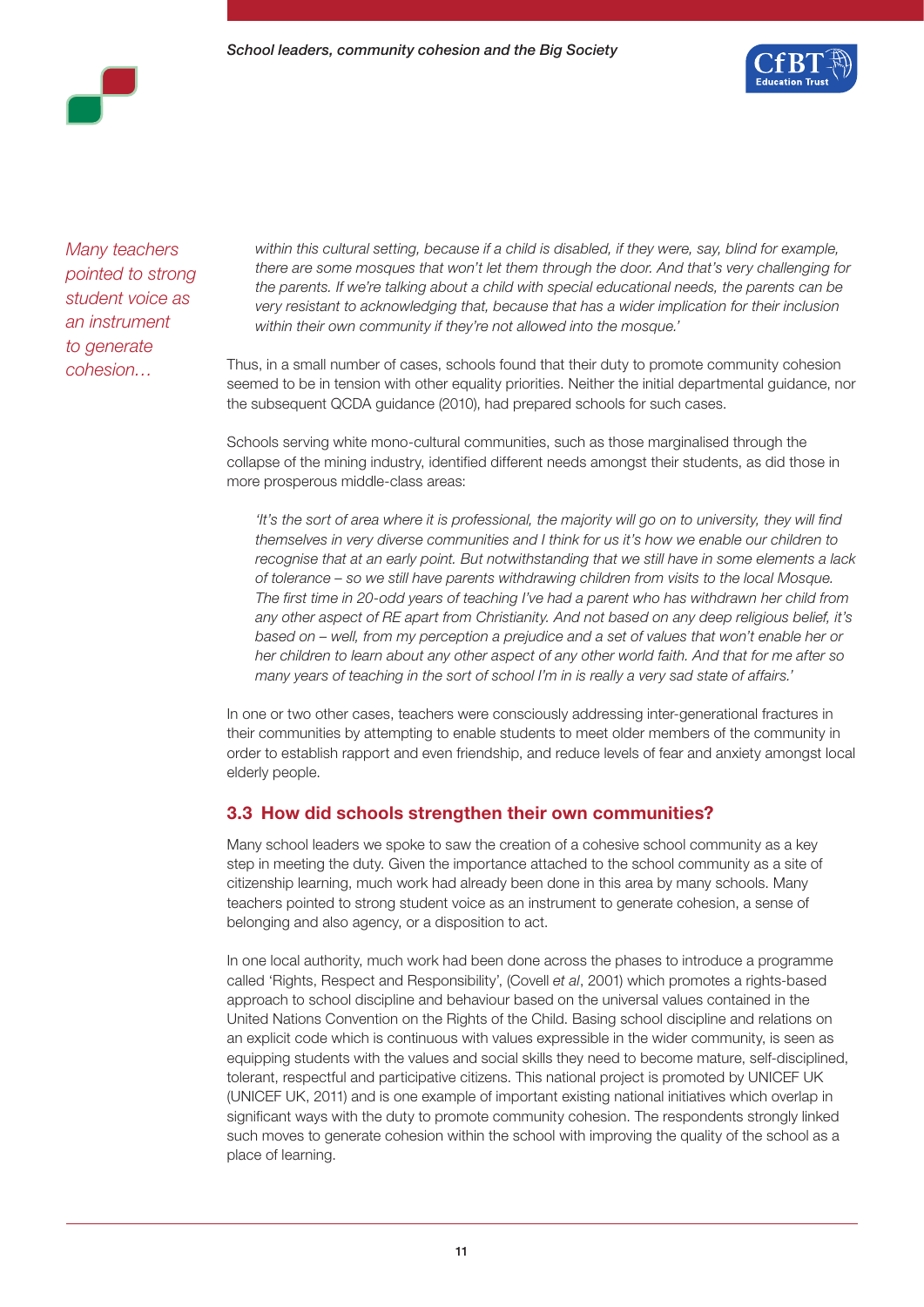

*… schools reported that they found it easier to address community issues at local and international level than at national level.*

Besides stressing their codes of values and ethos, many schools were also keen to be centres of community activity, some, for example, hosting after-school madrassas for Muslim students and language classes for parents whilst others had become involved in community activities such as festivals and carnivals, which were widely seen as helping to remove barriers. Schools saw community engagement and active citizenship initiatives such as these as generative of cohesion. Although they were for 'opt-in' groups and addressed only some pupils, they were an important complement to teaching and learning initiatives such as the provision of citizenship lessons as part of the National Curriculum. The more successful schools had embedded cohesion experiences for all while the less successful had relied on 'extra-curricular' or 'bolt-on' experiences.

### **3.4 How have schools developed their curricula?**

There was widespread agreement that the curriculum was an important instrument for addressing a range of issues relating to community cohesion. Often mentioned were the citizenship and PSHEE curricula but RE and the humanities were also frequently seen as important. This was true of both primary and secondary schools:

*'So when we do a lot of work in Year 6 we are looking at the fact that we live in Britain but Britain is a very diverse community where we can see influence from other countries. We can see it in the fashions, the music, all those kinds of things. We also try to look at how they can improve the community, so what can you do in the wider community, how can you benefit the people who live there?'*

One primary school instigated a 'Global Education' fortnight to promote a sense of belonging to the worldwide community. The importance of the curriculum and its implicit messages were recognised amongst a number of schools. One secondary school, serving a highly multi-cultural area, had scrutinised the whole of its curriculum and related activities, in order to ensure that learning was relevant to all its students and even the work experience programme was seen as crucial from a community cohesion perspective. Interestingly, in both primary and secondary settings, schools reported that they found it easier to address community issues at local and international level than at national level. This is something reflected in the recent work of the Institute for Community Cohesion, 'locality' proving a much more effective 'connector' of people than the nation state (Johnson, 2008).

The non-statutory guidance highlights the role of the citizenship curriculum in developing students' understanding of the relationship between the citizen and the community. But citizenship is still a relatively new subject in schools and much of the provision still lags behind the statutory requirements. The duty to promote community cohesion has prompted some schools to reassess how well they are delivering the citizenship curriculum. But there was also recognition that not merely the amount but the quality of teaching in this area is important. Form tutors' teaching of citizenship and PSHEE, for which they have no training, has been identified by Ofsted as the source of the weakest practice. Some schools claim that time cannot be found for citizenship, but others show that time need not be an issue. Imaginative ways can be found to overcome obstacles in the way of providing full specialist teaching. For example:

*'Basically we deliver citizenship, PSHEE, careers and we deliver enterprise which is part of PSHEE. So we've got subject specialists. Three of us are experts in citizenship, four of us are experts in PSHEE. The SLT member in our faculty, he has a qualification in careers and*  enterprise. It's not like some schools do on an ad hoc basis, we have a set period of time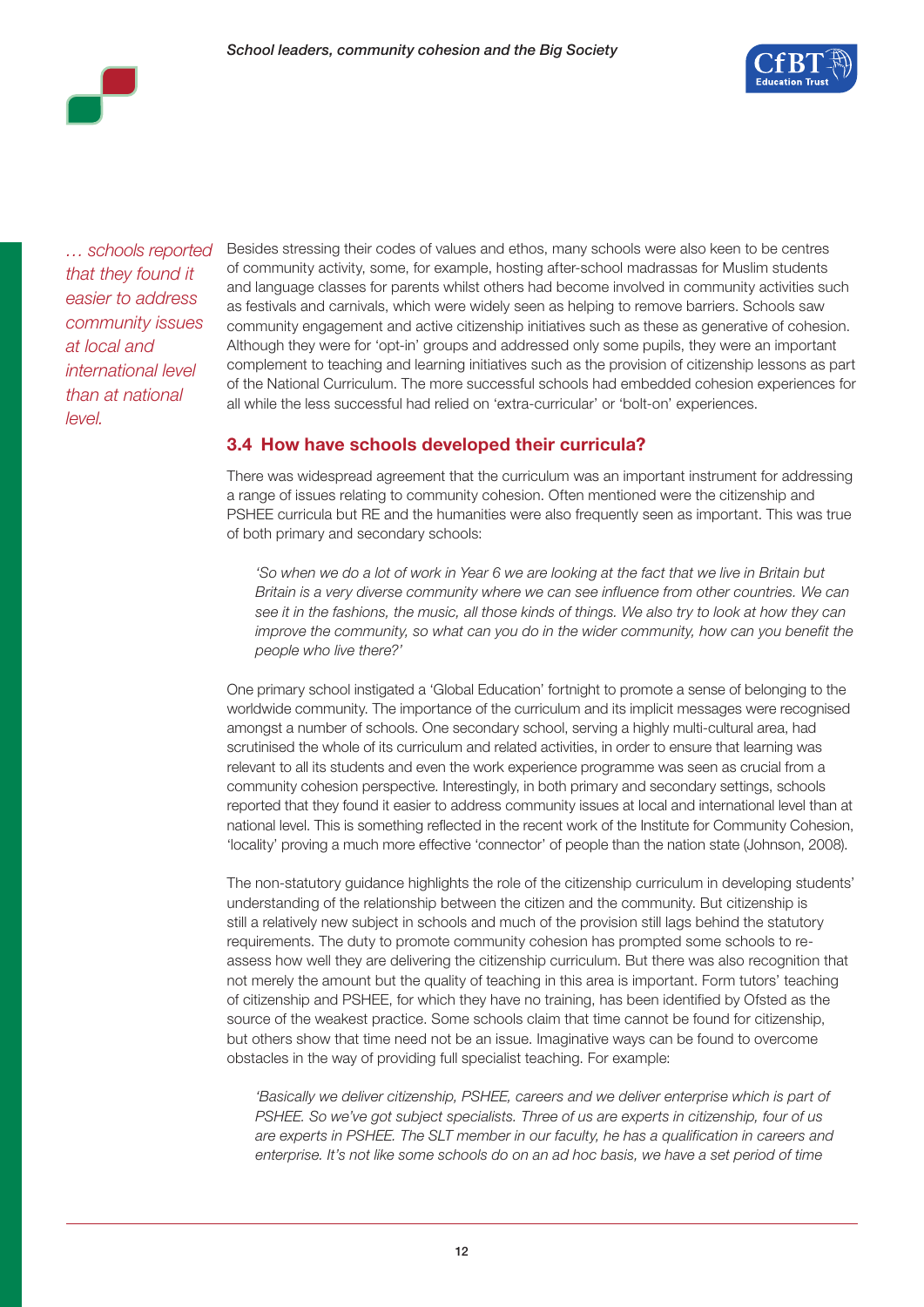

*Generally, teachers have found that the duty has been a stimulus to further curriculum* 

*innovation.* 

*where all students throughout the school know that for six weeks they will only learn about citizenship and we rotate it so that at any given time in the year everyone gets to sample these things. We have two lessons a week, so two fifty-minute lessons a week over the whole five years, so I consider us quite pioneering and progressive.'*

In short, issues of creating or identifying opportunities, managing them coherently and balancing priorities have been central to how schools have used their curriculum for community cohesion. Generally, teachers have found that the duty has been a stimulus to further curriculum innovation.

#### **3.5 How successful have school linking approaches been?**

Many schools had extended the work of the curriculum to include school linking activities, more often within the local area between schools of difference or at an international level. One local authority had an internal schools linking programme whereas the other two authorities tended to look for international schools to link with through British Council schemes.

Diverse local authorities have the capacity to promote links within their own area, and these appear to be the most manageable, in terms of cost, logistics and identification of 'neutral spaces' for the initial encounters. We heard from a number of schools developing links with schools in other parts of the country, but these seemed considerably more difficult to establish in the first place and to sustain over the medium term.4

Some schools had invested much effort into making links, often through personal contacts, but were frustrated when nothing came of their efforts. One of these was a few months into a linking scheme when the partner school suddenly withdrew, demonstrating that such schemes are vulnerable, partly perhaps because they appear to be highly reliant on a few key members of staff who often undertake huge amounts of work out of goodwill in addition to their normal duties. This makes teachers much more cautious about future links:

'You know that was a really active link and it was brilliant but it was just like slashed, gone. And it *takes a while to get new links. You can just like pick a school, that's fine – link, link, link – but then that's not the right way to do it. You've got to research a school. Is it something that's going to*  be long term? You don't just want to have another nine-month scenario where the children get *excited, they've made what they see as friends and then suddenly that's just kaput.'*

School linking schemes, as we have noted, are the subject of recent national and international initiatives which schools plugged into either directly or through the active promotion of the local authority. However, most schemes that we heard about were, by their very nature, time-consuming to establish and administer, difficult to extend to entire year groups, and dependent to an extent on external funding, which is never guaranteed indefinitely. Nonetheless, those students fortunate enough to be involved were felt by teachers to have benefited enormously. School linking, as we have noted, was a high-profile component of the drive to overcome ethnic, religious and cultural barriers between school-age students, and an explicit part of both the non-statutory guidance and the Ofsted inspection schedule, but the evidence from this study supports the view that their impact will be limited and uneven. Logistically, it is impossible for every white majority school to find a multi-cultural school with which to make links, simply because there are far more of the former than the latter.

<sup>4</sup> This is supported by evidence from the Citizenship Foundation's own experimental urban-rural linking project, *Broadening Horizons* (Sevitt, 2008) which involved a successful residential exchange between a mono-cultural school in Cornwall and a diverse, urban school in East London which was not repeated in subsequent years because of a lack of available resources.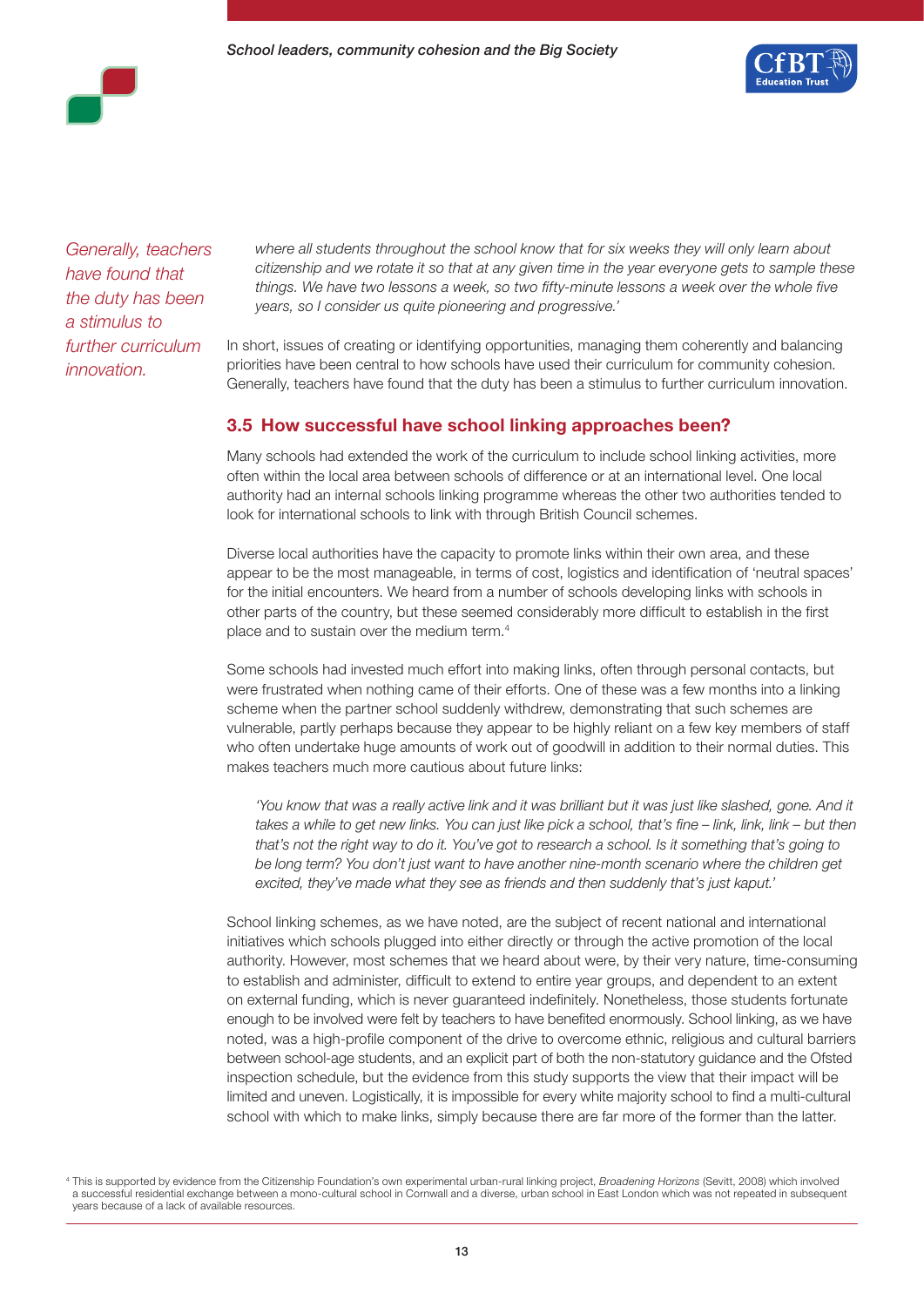

*… all of the teachers we spoke to expressed themselves in sympathy with the aims and intention of the duty…*

### **3.6 What challenges have schools encountered in meeting the duty?**

The open-ended wording of the duty and the guidance which accompanied it generated perceptible levels of anxiety. Implementing the duty created some difficulties for schools in deciding whether what they were already doing was likely to be enough to satisfy the inspectors. As already noted, all of the teachers we spoke to expressed themselves in sympathy with the aims and intention of the duty, recognising that in schools which lack cohesion, whether as communities themselves or in their relations with the wider community, students' own learning would experience avoidable obstacles. Nonetheless, they reported that in order to implement the duty, time and personnel had to be found and supported, colleagues needed varying levels of persuasion, reassurance and training, and monetary resources had to be found, particularly to support ambitious linking projects.

The need to balance the demands of this duty against the need to meet other school targets and priorities also presented difficulties, with the result that schools' responses to the duty could often be described as, almost of necessity, 'ad hoc' and often opportunistic. For example, an equal opportunities self-evaluation scheme for schools which had been developed in one authority had been taken up by many schools in that area whilst in another, there had been a strong emphasis on the Rights, Respect and Responsibility programme. In a third authority, some Preventing Violent Extremism (PVE) money had become available and was drawn on to support a police/schools programme. In one of the local authorities PVE money had paid for a local NGO to offer training to teachers about the nature of Islamic fundamentalism. Thus the established culture and practices, and even available personnel in the local authority can be seen to have significantly influenced the different ways in which schools responded to the duty. This found expression in the different scope and nature of 'community' that schools chose to identify and prioritise: be it local, regional, national or global, the duty was wide in range and attracted a degree of post-hoc assimilation of ongoing practice.

Given that the duty came about through an Act of Parliament and was rolled out from the centre, it was always likely to be perceived by many teachers as another set of demands requiring schools to act in a number of ways, however loosely specified. One underlying question teachers asked was how much of a priority should they attach to this particular initiative, related to how long would government focus and support last?

*'I think for a lot of teachers it seems probably to be the flavour of the year and that it'll go away in a couple of years' time. But I think it's a lot more important than that.'*

This exemplifies a recurrent issue of leadership and motivation for many headteachers. Some teachers welcomed the thrust of the duty as validating work they were already trying to do around reaching out to parents and providing forms of social support and education for students. More than one teacher expressed this feeling as being an emphasis on the kind of people-focused work for which they had come into education, but this did not mean that other staff would necessarily embrace this additional duty:

*'I was actually really happy that this was coming through, the community cohesion. And I*  thought perhaps it gives value to something that needs value. So I was happy to do it and *it's something I feel passionate about. It's just as long as all your staff feel the same and they don't feel like – "Oh gosh, another initiative, let's tick this box and that box".'*

One primary headteacher felt that the need to provide a secure and cohesive environment for children in challenging areas might compete with the obligation to make academic progress, and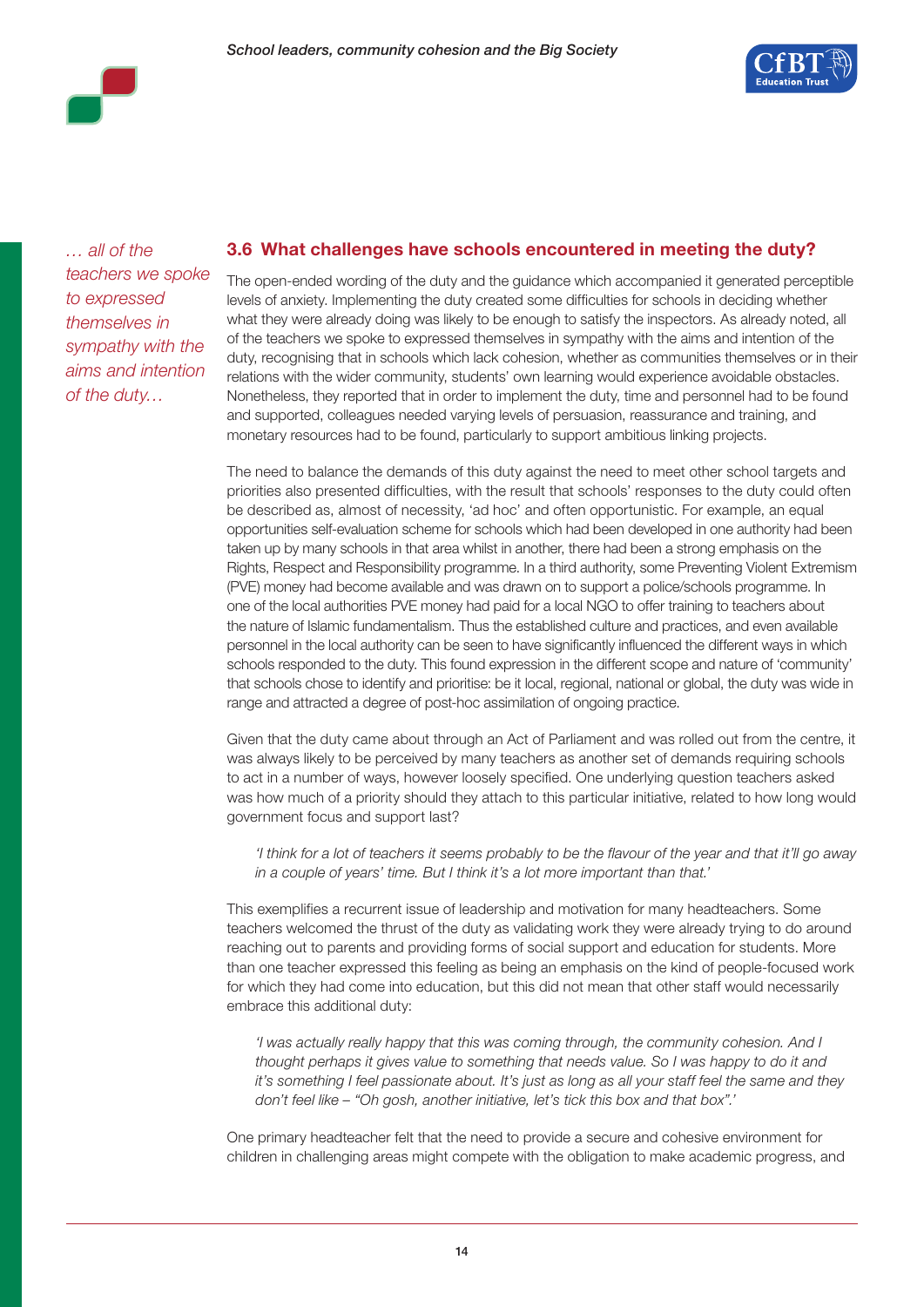

*… there is no necessary disjunction between high aspirations to make progress and strong community cohesion…*

wondered how schools in such areas could be expected to impress Ofsted inspectors in both areas at the same time:

*'… when you've got children whose lives, home lives, are just dire. There's a big drug problem, there's single parents, there's all sorts of men that come in and out of the children's lives and the only place that's secure and happy for many of them is the school.* [Teachers] *work like billy-o to make sure that that happens, yet they're despondent because their results aren't what Ofsted expects.'*

This report has probed the synergy between the 'core business' of teaching and learning and the duty to promote community cohesion. Whilst there is no necessary disjunction between high aspirations to make progress and strong community cohesion, it is the case that, for some schools and teachers, the dichotomy seems real, with the two priorities sometimes competing for teachers' attention and energy.

#### **3.7 How was the impact of the duty measured?**

The duty came into force in September 2007 and Ofsted was required to inspect schools on their responses to it one year later. Guidance for inspectors, also available to schools, was published in September 2008, and then revised in January 2009. The later guidance focused more sharply on defining minimum expectations, including about how cohesive the school is and how the school knows this. Many teachers we spoke to during the period March to July 2010 still seemed unsure as to the criteria by which Ofsted were to judge them. Several schools had been inspected on the duty by the time we interviewed them, and they reported a range of experiences.

There is some confusion and disquiet about external accountability and the precision with which impact can be measured. Some schools received a disappointing grade and felt aggrieved that inspectors had not recognised their efforts. One school received a better than expected grade (Good), even though they admitted that the evidence of impact was still inconclusive. Several teachers felt that the measurement of the impact of community cohesion was an elusive target:

*'I don't think there's anyone that would disagree that community cohesion is extremely important – but it's the fact that it's then left up to the individual schools to try and fight their way through and say "Well how are we going to do this?" A lot of it is hit and miss, it's very*  inconsistent and I agree with what you were saying, it does not become embedded and yet *we're judged on it, rightly or wrongly, we're judged on it.'*

Others felt that the impact of community cohesion activity would only be truly known over a longer timescale:

*'You're talking not two or three terms down the line, we're talking decades of quality building*  and quality work that needs to go on in school supported by lots and lots of resources, not least financial resources and not least personnel resources to ensure that it's effective and it's *embedded.'*

Another teacher pointed to the very considerable difficulty of amassing the evidence for inspection purposes, including actual research issues in clarifying, for example, what effects can be attributed to specific causes:

*'I actually feel there's lots of things going on in the school that promote community cohesion. It's a matter of pulling it together and making it work and I know that we have to show impact.'*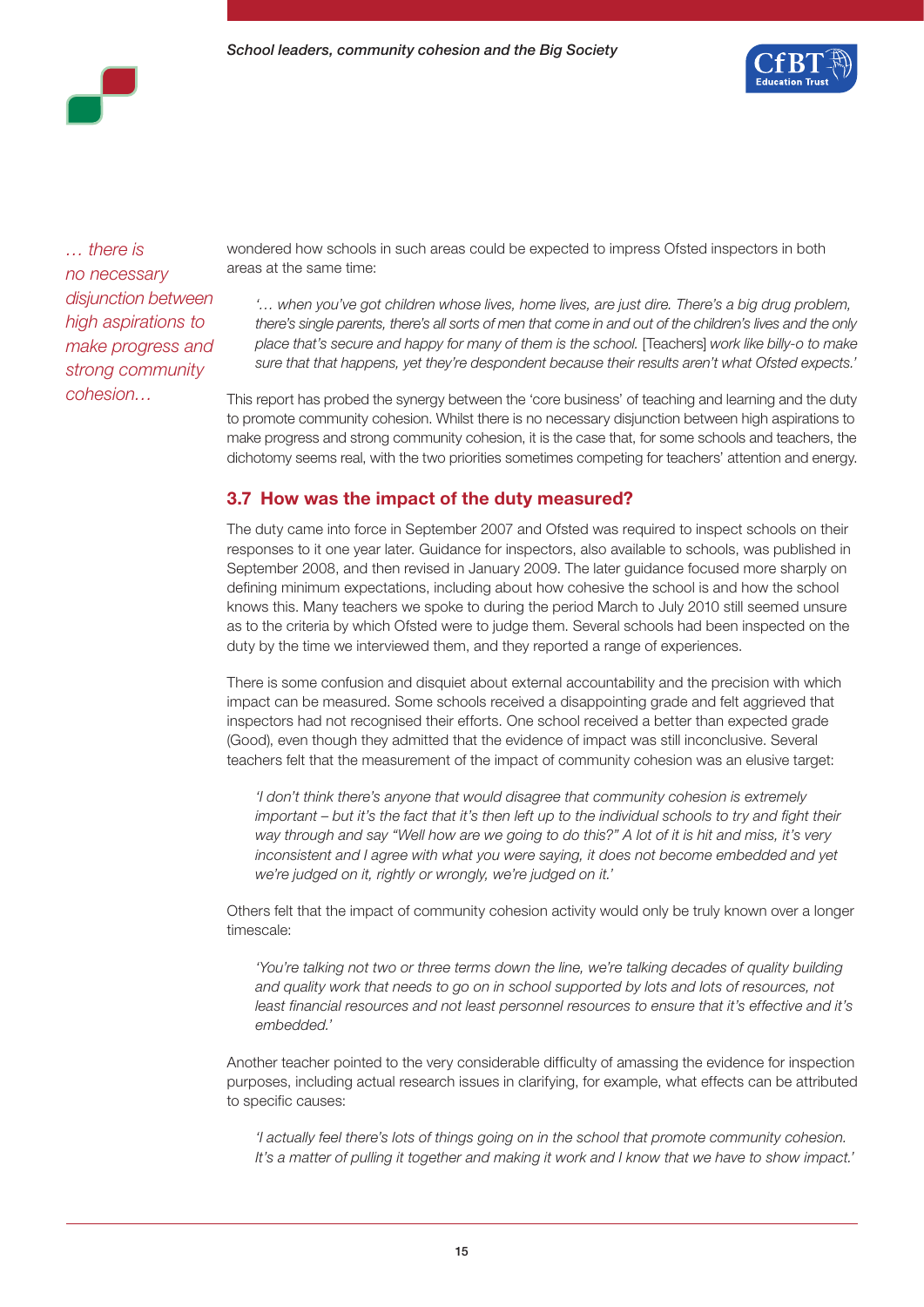

*… some schools are able to offer convincing evidence of their own activity having an impact on changing attitudes and improving behaviour…*

A mixed picture emerges from these teacher perspectives. There is a consensus that efforts to build community cohesion within a school's community should return an identifiable benefit to learners and their attainment. The need to demonstrate impact within the school over a short period of time is clearly challenging for some. How that impact is planned for, monitored and externally measured seems unclear for some teachers despite the 2009 guidance. Nevertheless, some schools are able to offer convincing evidence of their own activity having an impact on changing attitudes and improving behaviour in school, and therefore, indirectly, on standards. The links between planning community cohesion work in an embedded way, and the effectiveness of a school's management of all its data, are factors in being able to identify impact. Also relevant is the extent to which school leadership teams are aware of the effectiveness of activity, and have made time for all staff to reflect on it.

Despite the challenges of demonstrating impact, many teachers expressed the view to us that the fact that the duty was enforced by means of school inspections had focused their attention on this area much more rigorously and this had brought undoubted benefits. As one primary headteacher put it:

*'I hate to say it, but I don't think it would have come up to the top of my agenda had I not been pushed, because I'm so busy with other issues that it almost has to be that before I can find the time and prioritise this. Because although I felt that I was quite good at that area – and the staff did – this year with even greater focus, we thought: Let's really embed it into the curriculum instead of playing at it by doing "culture week" or whatever.'*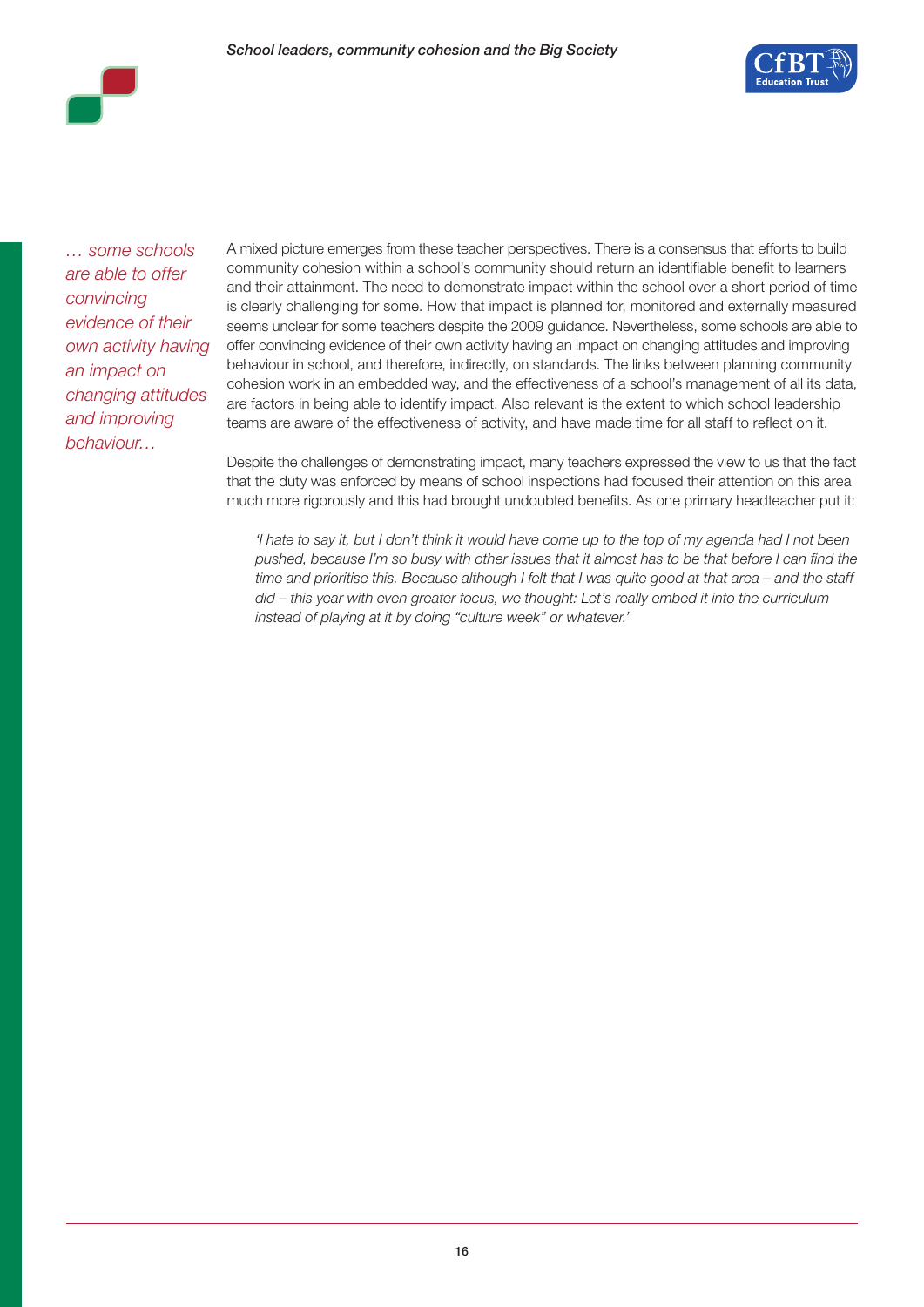

## **4. Conclusions**

*It provided an incentive for less proactive schools to emulate those which had already identified and sought to address their communities' needs and concerns.*

### **4.1 The benefits of promoting community cohesion**

It is fair to say that the duty to promote community cohesion has received an ambivalent response from school leaders and teachers. Its statutory nature placed it on an equal footing, in theory at least, with other matters vying for senior leaders' attention. It provided an incentive for less proactive schools to emulate those which had already identified and sought to address their communities' needs and concerns. Whilst a few schools in our sample reacted to the duty as not of central concern to them at the time, most regarded it as important, not only for their students' well-being but as essential to the building of a successful school. They believed that a school's job it is not only to prepare students for examination success but to develop them as rounded individuals capable of meeting the challenges of living in today's globalised world. Further benefits were seen to accrue from improving relations with and between parents and their own communities, as well as drawing more effectively on resources available within the wider community to enhance the quality of the school's provision.

Great emphasis was also placed on the value of recent moves to improve student voice in schools. Student voice was felt to make schools more responsive, fair and cohesive. It was also seen as a way of developing students' willingness to take responsibility for themselves, get involved and develop a sense of shared ownership for the well-being of the school community. By implication, this would help young people to see themselves as capable of impacting on events in the wider community. Many schools reported that although they had thought they were 'doing community cohesion' reasonably well before the duty, its introduction had prompted them to re-examine their efforts in a range of highly beneficial ways.

#### **4.2 The challenges of introducing a new duty**

It is clear, nonetheless, that schools often struggled to find the time, personnel and financial resources necessary to respond adequately. There was a feeling amongst many respondents that they had been set a demanding set of targets, which they found hard to define and difficult to quantify. This rendered the inspection process stressful for many. To a degree, schools had to identify their own cohesion priorities according to the nature and needs of their immediate environments. This, they felt, increased the difficulty of having objective or standardised inspection criteria to work towards, although it also left them free to respond to needs in the light of their own data.

Many aspects of community cohesion were already subject to pre-existing legal duties, for example to respect equalities legislation, promote positive race relations, consult young people and teach citizenship. This circumstance led to a level of confusion about what more was expected of schools and teachers in the promotion of community cohesion. One new element, not already present, was the strong suggestion that schools should create opportunities for students to meet others different from themselves. In practice, this has not been easy to implement without considerable external help and support, both organisational and financial. Some schools were able to use parallel initiatives, but these were variable and not always available.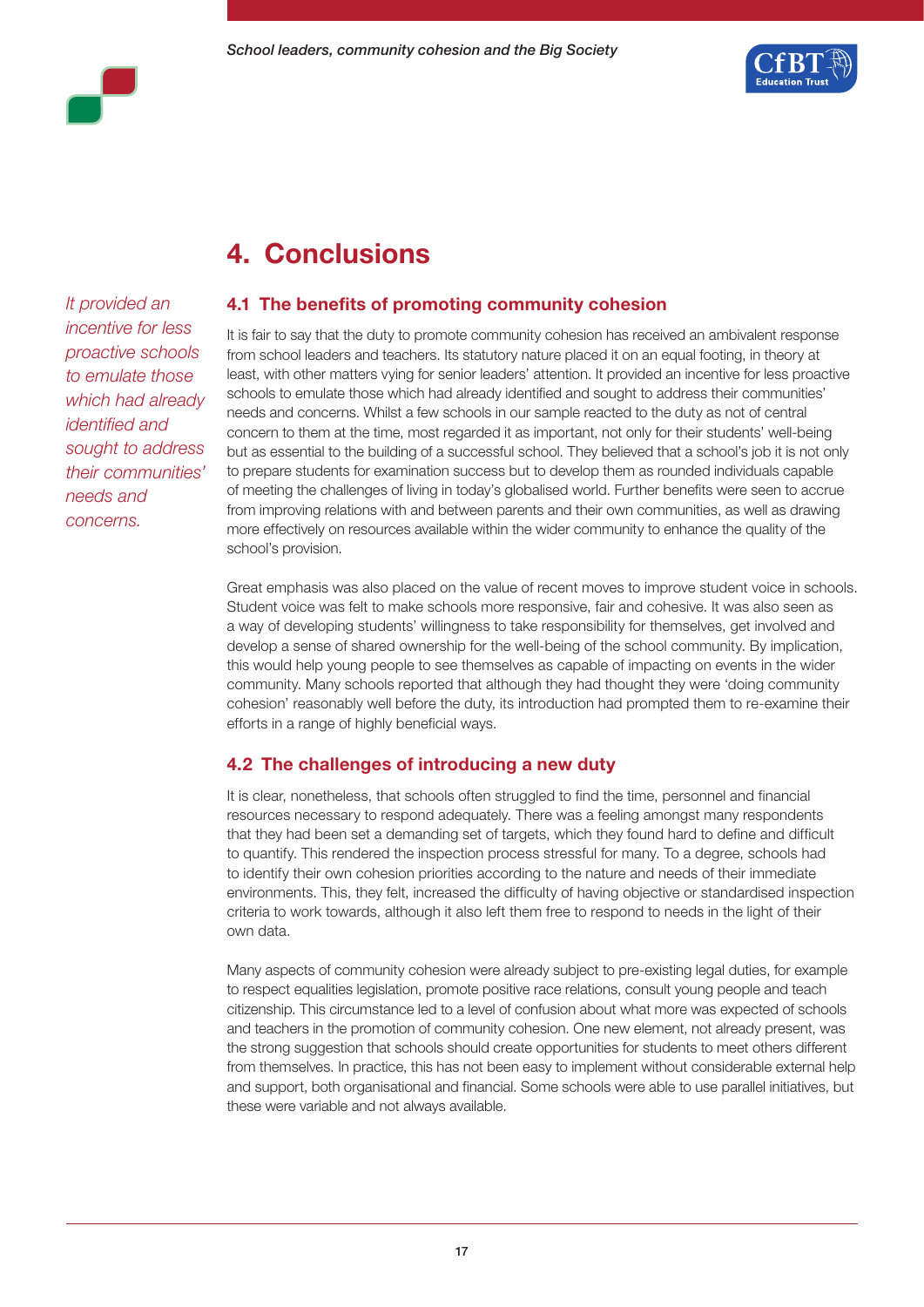

*… several characteristics of community cohesion are also key to the success of the coalition government's aspirations to build a 'Big Society'.*

### **4.3 The issue of 'slippage' and narrowing of the cohesion agenda**

We have noted that there has been a certain amount of inadvertent 'slippage' between the original duty and how schools in practice interpreted and implemented it. Specifically, the difference between 'enrichment' (for some) and 'entitlement' (for all), and the issue of dealing with communities whose values may be interpreted by teachers as inimical to the best interests of their students, have not been addressed at national level.

Slippage also appears to have occurred in the scope of inspection, with a narrowing of the duty to focus on faith, ethnicity and, sometimes, class. Our research has demonstrated that, in reality, schools identified a wide range of communities at risk of being overlooked or excluded, including the elderly, young carers and disabled young people. To these could be added 'looked after' young people and those still discriminated against on grounds of gender or sexuality. In effect, these categories have been separated from community cohesion and catered for by other inspectable requirements, particularly the duty to promote well-being and to provide a curriculum to meet the needs of all learners.

### **4.4 Schools, community cohesion and the 'Big Society'**

It can be argued that several characteristics of community cohesion are also key to the success of the coalition government's aspirations to build a 'Big Society'. Among these, but not exhaustively, might be:

- the deepening of young people's knowledge and understanding of the political system, the apparatus of law, the economy and civil society
- the provision of meaningful opportunities for young people to engage in community activities and to learn how these activities make a difference
- the development of young people's skills and dispositions to participate constructively
- the growth of young people's awareness of how voluntary, private and public enterprises work, how they can be improved and how they can collaborate.

If the 'Big Society' is to become a reality, thought needs to be given to those educational interventions that are key to building it. The resources and evaluation procedures that accompany them, and where those interventions and resources should best originate from, are also open questions with many possibilities. Much of the educational apparatus needed already exists. Particularly, the ways in which schools have involved community members, employers, faith groups and others has to some extent bridged the gulf between 'school learning' and communitybased, 'real-life' issues.

The evidence from this study suggests that teachers and school leaders recognise the importance of community cohesion and know that their schools work best when cohesion is deeply linked in to the curriculum, learning and the school ethos. This is not least because their training and experience tells them that learning flourishes when pupils and students are engaged and empowered, content, confident and working in learning communities that exhibit the values and practices that underpin community cohesion. Informed by the findings of Ofsted in outstanding schools (Ofsted, 2009), they have made multiple connections between the ways they review their curriculum, promote strong values, nurture communities, include all learners and believe that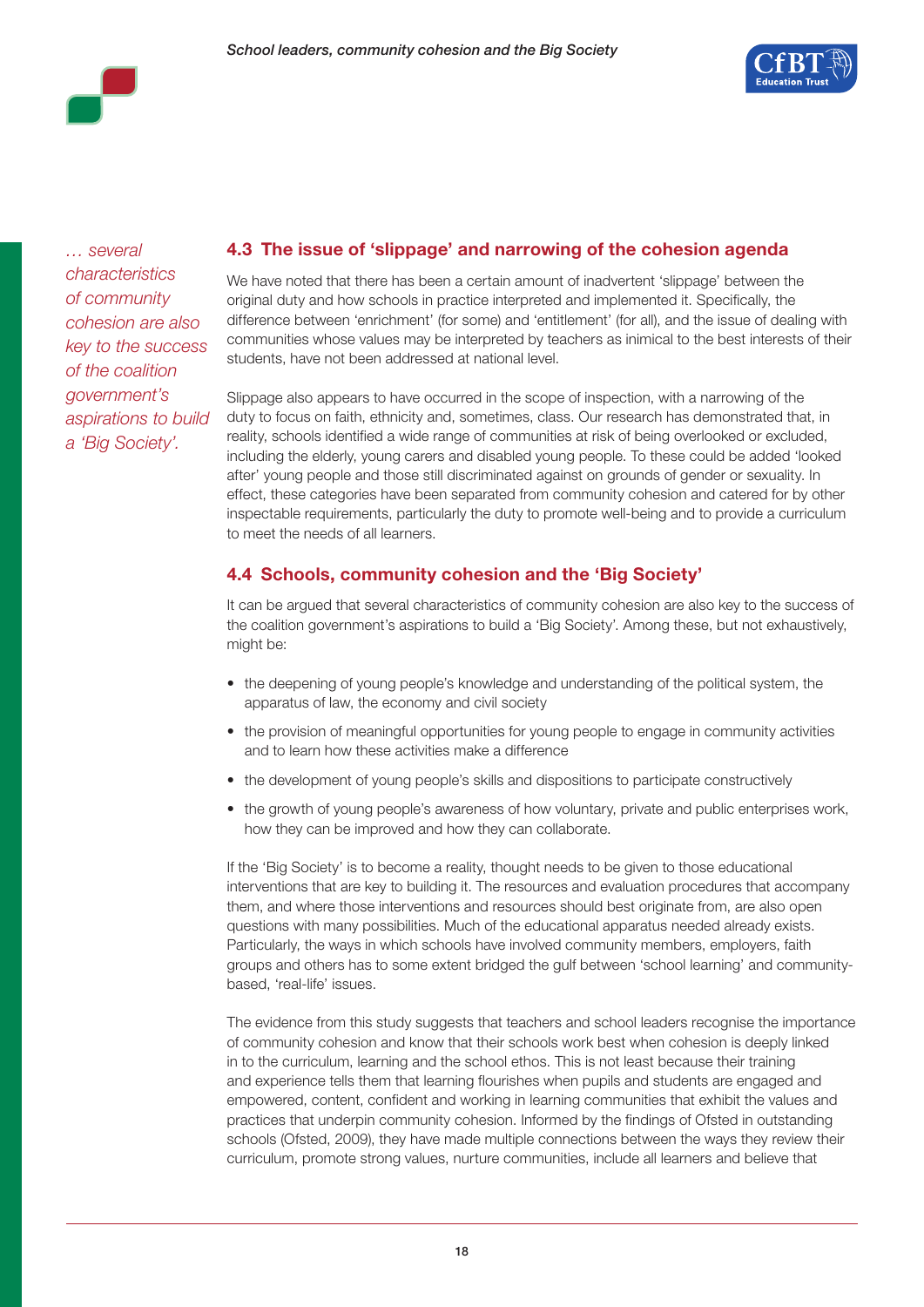

*The government's challenge is now to work with others to elucidate the desired qualities that exemplify a 'Big Society', so that educational settings can sustain and capitalise on existing strategies that are now widespread.* 

disadvantage need not be a barrier to achievement. Prompted by the duty to promote cohesion, they have moved forward with their practice by creating new opportunities to link cohesion to the curriculum. These opportunities, values and practices are likely to provide the foundations for a 'Big Society'. As Ofsted continues to acknowledge, they are also found at the heart of most, if not all, successful schools, and they do not happen by chance, but by highly reflective, carefully planned, well implemented and effectively evaluated strategies.

The government's challenge is now to work with others to elucidate the desired qualities that exemplify a 'Big Society', so that educational settings can sustain and capitalise on existing strategies that are now widespread. This research suggests that for all there may be frustrations for some, the advantages of developing community cohesion are becoming more strongly embedded, and the initiative in principle is widely supported. Any possible changes in policy or inspection arrangements around community cohesion need to reflect the gains made. To maximise the opportunities of the 'Big Society' as an idea, it would seem prudent to ensure continuity with the current practice and inclusion of the lessons learnt from the duty. Schools could then be set free to be in the vanguard of the 'Big Society', giving young people their first experiences of community organisation and disciplined, rigorous reflection on diversity and identity.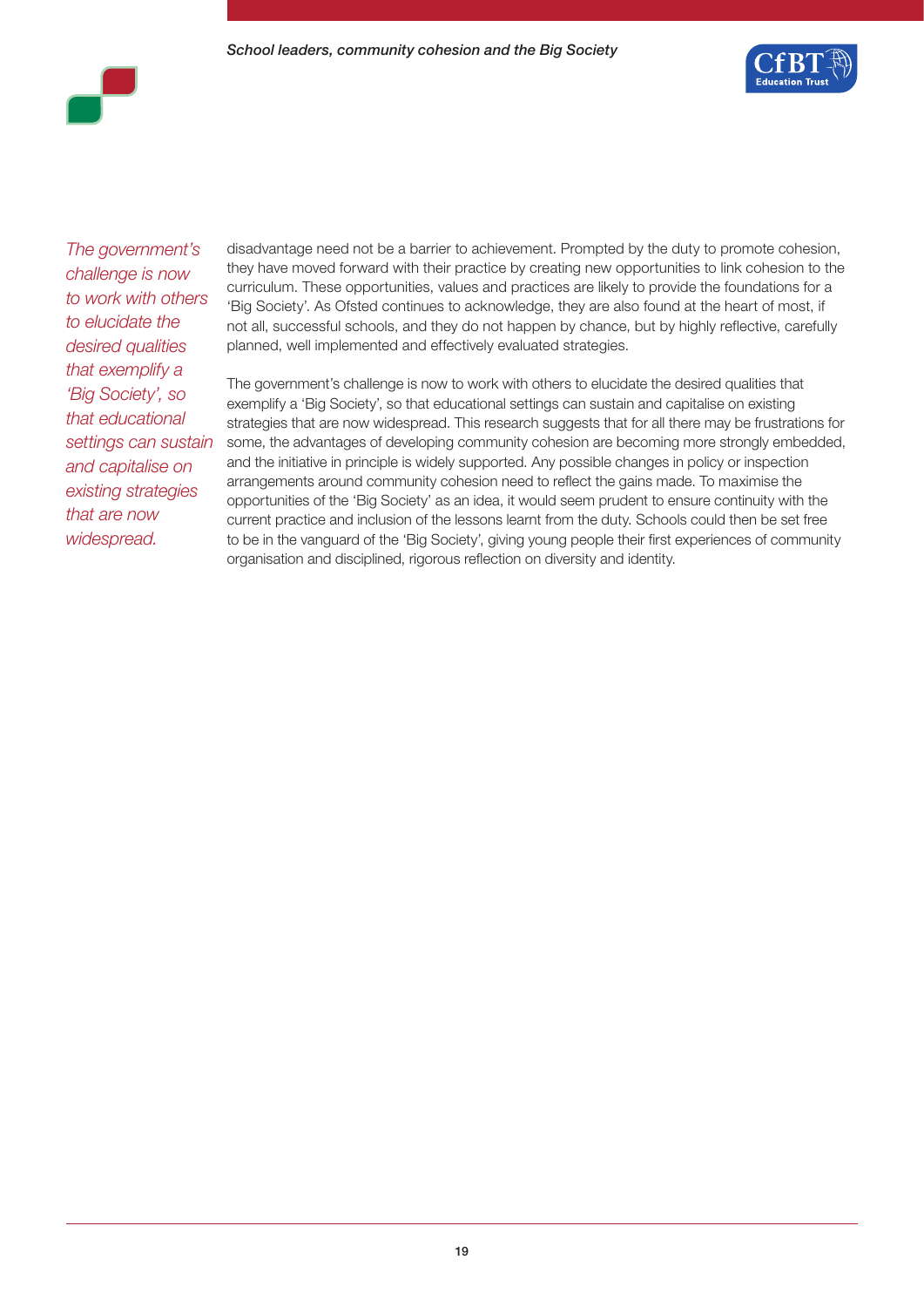



### **5. References**

Advisory Group on Citizenship (AGC) (1998) *Education for Citizenship and the teaching of democracy in schools*. London: Qualifications and Curriculum Authority.

Ajegbo, K., Kiwan, D. and Sharma, S. (2007) *Curriculum Review: Diversity and Citizenship*. London: Department for Education and Skills.

Breslin, T. (2006) 'The Way Forward: building the citizenship-rich school' in T. Breslin and B. Dufour (eds) *Developing Citizens*. London: Hodder Murray.

Cantle, T. (2008) *Community Cohesion: A New Framework for Race and Diversity*, London: Palgrave Macmillan.

Commission on Integration and Cohesion (2007) *Our Shared Future, report of the Commission on Integration and Cohesion*. London: The Stationery Office.

Covell, K. & Howe, B. (2001) Moral Education through the 3Rs: rights, respect and responsibility. *Journal of Moral Education* vol 30:1 pp 31–42.

Department for Children, Schools and Families (2007) *Guidance on the duty to promote community cohesion.* http://www.education.gov.uk/publications/eOrderingDownload/DCSF-00598-2007.pdf. Last accessed 8 April 2011.

Department for Communities and Local Government (CLG) (2008) *Communities in Control: real power, real people*. London: The Stationery Office.

Department for Communities and Local Government (CLG) (2010) *Decentralisation and the Localism Bill*, London: Department for Communities and Local Government.

Department for Education (2010) *The Importance of Teaching: the Schools White Paper*. London: Department for Education.

Department for Education and Skills (2003) *Statutory Guidance on the School Governance (Procedures) (England) Regulations 2003.* London: DfES.

Department for Education and Skills (2004) *Pupil Participation Guidance: Working Together – Giving Children and Young People a Say*. London: DfES.

Department for Education and Skills (2007) *Guidance on the duty to promote community cohesion*. London: DfES and at: http://www.teachernet.gov.uk/wholeschool/Communitycohesion/ Community\_Cohesion\_Guidance/

Eden Project (2009) *The Big Lunch – who's behind it?*, accessed 18 January 2011, at: http://www.thebiglunch.com/whos-behind-it/index.php

Goldsmith, P. (2008) *Citizenship: Our Common Bond*. London: Ministry of Justice.

Huddleston, E. and Galbraith, R. (2008) *Placing Citizenship at the Centre: developing a citizenship manifesto for your school*. London: Citizenship Foundation.

Independent Review Team (2001) *Community Cohesion: a report of the Independent Review Team (The Cantle Report)*. London: The Home Office.

Johnson, N. (2008) *Citizenship, Cohesion and Solidarity*. London: The Smith Institute.

Kundnani, A. (2002) *The Death of Multi-culturalism*. London: Institute of Race Relations.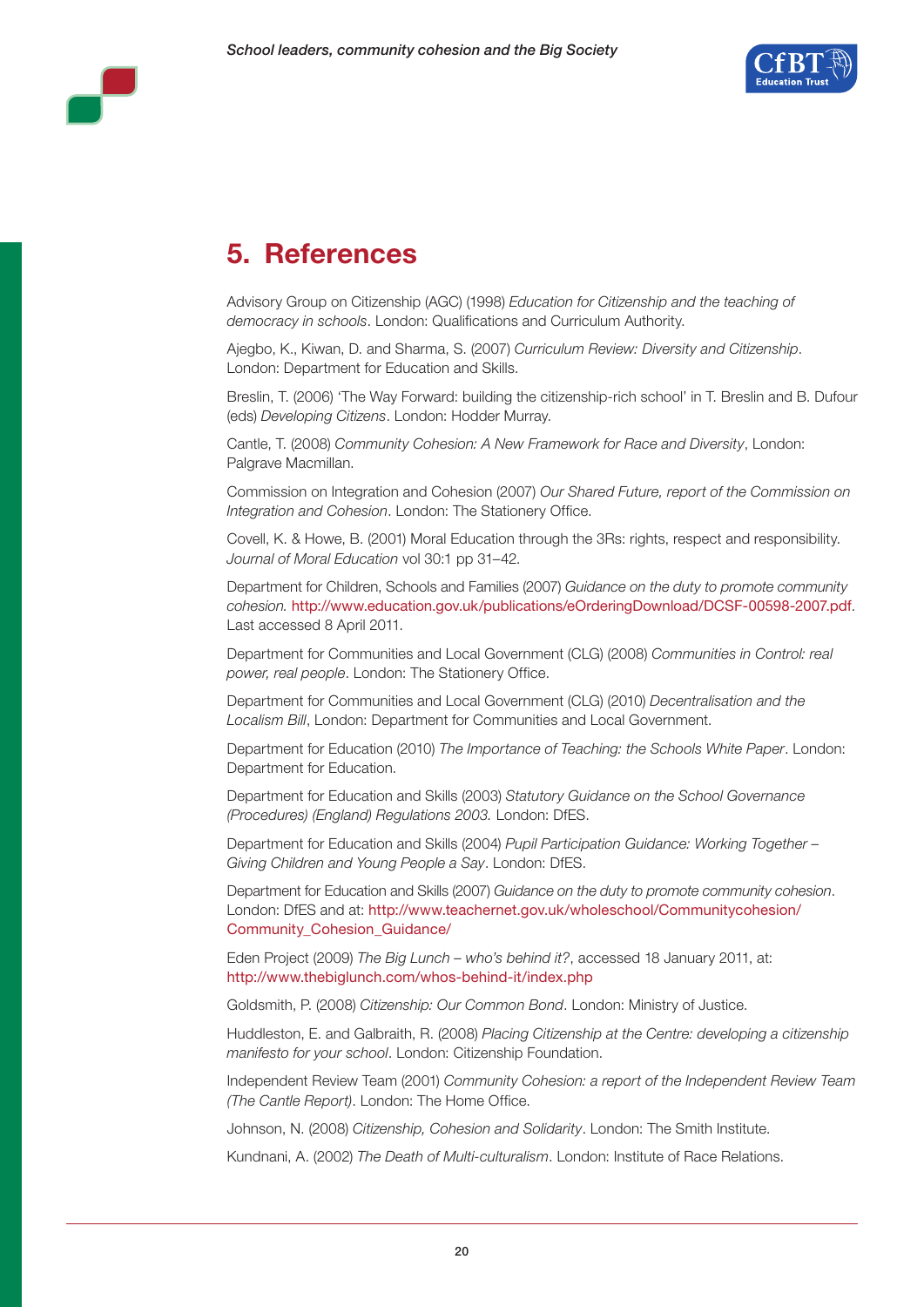



Life in the United Kingdom Advisory Group (2003) *The New and the Old: Report of the Life in the United Kingdom Advisory Group*, London: The Home Office, and at: http://www.ind.homeoffice. gov.uk/6353/aboutus/thenewandtheold.pdf

Ofsted (2009) *Twelve Outstanding Secondary Schools: Succeeding against the odds*. London: Ofsted and at: http://www.ofsted.gov.uk/Ofsted-home/Twelve-outstanding-secondaryschools-Excelling-against-the-odds

Phillips, T. (2004) 'Multiculturalism's legacy is "have a nice day" racism', *The Guardian*, 28 May: London and Manchester.

Qualifications & Curriculum Development Agency (2010) *Community Cohesion in Action*. Coventry: QCDA, and at: http://curriculum.qcda.gov.uk/uploads/Community\_cohesion\_in\_ action\_tcm8-16069.pdf

Rowe, D., Horsley, N., Thorpe, T. and Breslin, T. (2011) *Teaching, Learning and Community Cohesion: a study of primary and secondary schools' responses to a new statutory duty: Guidance Report*. Reading: CfBT Education Trust.

Sevitt, J. (2008) *Broadening Horizons: an urban/rural exchange*. London: Citizenship Foundation.

UNICEF UK (2011) *UNICEF Rights Respecting Schools Award*, accessed 18 January 2011, at: http://www.unicef.org.uk/Documents/Education Documents/RRSA-Leaflet.pdf

Whitty, G. and Wisby, E. (2007) *Real Decision Making? School Councils in Action*. London: Institute of Education, University of London.